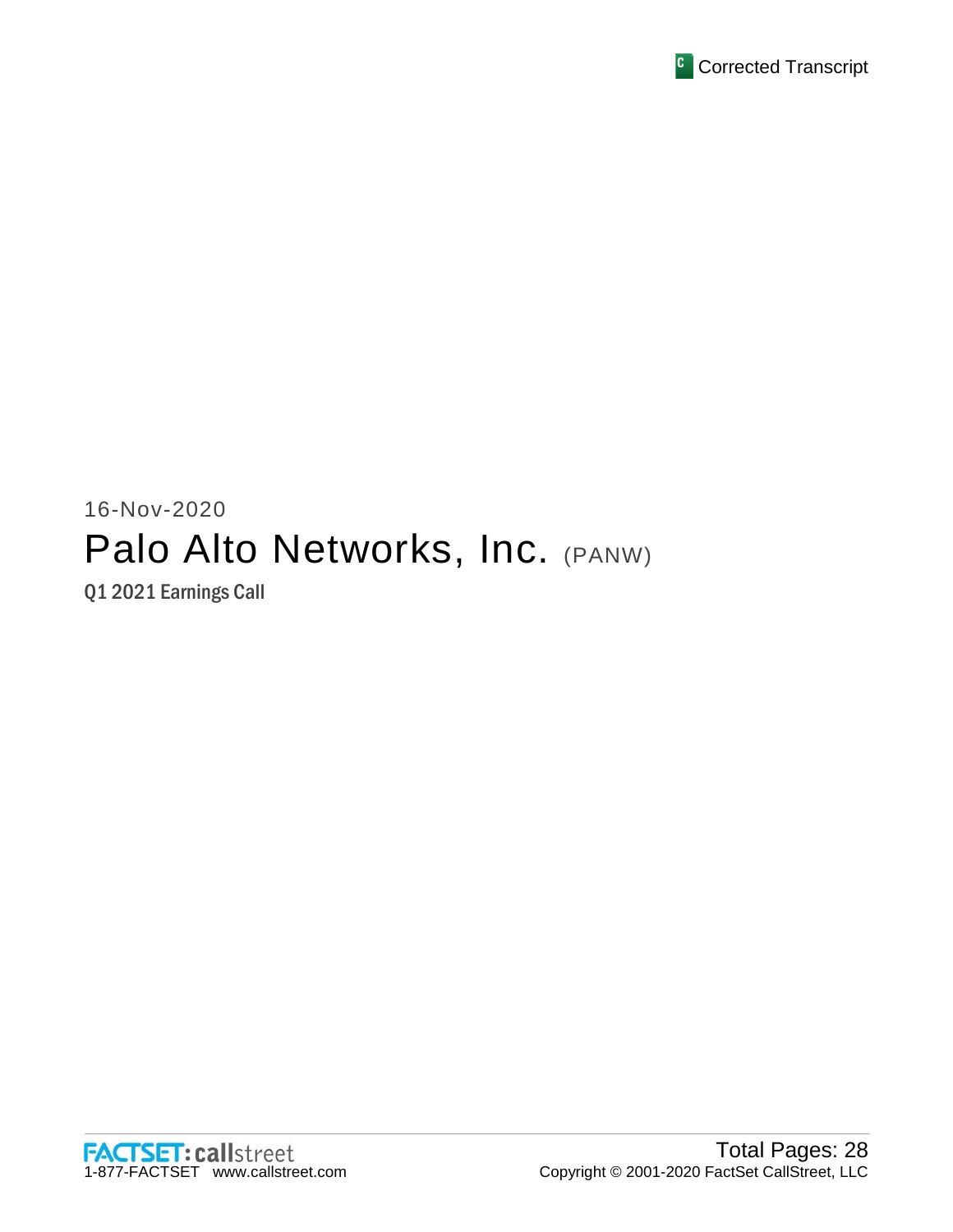# **CORPORATE PARTICIPANTS**

Karen Fung Senior Director-Investor Relations, Palo Alto Networks, Inc.

Nikesh Arora Chairman & Chief Executive Officer, Palo Alto Networks, Inc. Luis Felipe Visoso Chief Financial Officer, Palo Alto Networks, Inc.

Lee Klarich Chief Product Officer, Palo Alto Networks, Inc.

# **OTHER PARTICIPANTS**

Walter H. Pritchard Analyst, Citigroup Global Markets, Inc.

Sterling Auty Analyst, JPMorgan Securities LLC

Keith Eric Weiss Analyst, Morgan Stanley & Co. LLC

Fatima Boolani Analyst, UBS Securities LLC

Jonathan Ho Analyst, William Blair & Co. LLC

Brian Essex Analyst, Goldman Sachs & Co. LLC

Philip Winslow Analyst, Wells Fargo Securities LLC

Gray Powell Analyst, BTIG LLC Andrew James Nowinski Analyst, D. A. Davidson & Co.

......................................................................................................................................................................................................................................................

Saket Kalia Analyst, Barclays Capital, Inc.

Patrick Colville Analyst, Deutsche Bank

Matthew Hedberg Analyst, RBC Capital Markets LLC

Rob D. Owens Analyst, Piper Sandler & Co.

Gregg Moskowitz Analyst, Mizuho Securities USA LLC

Brent Thill Analyst, Jefferies LLC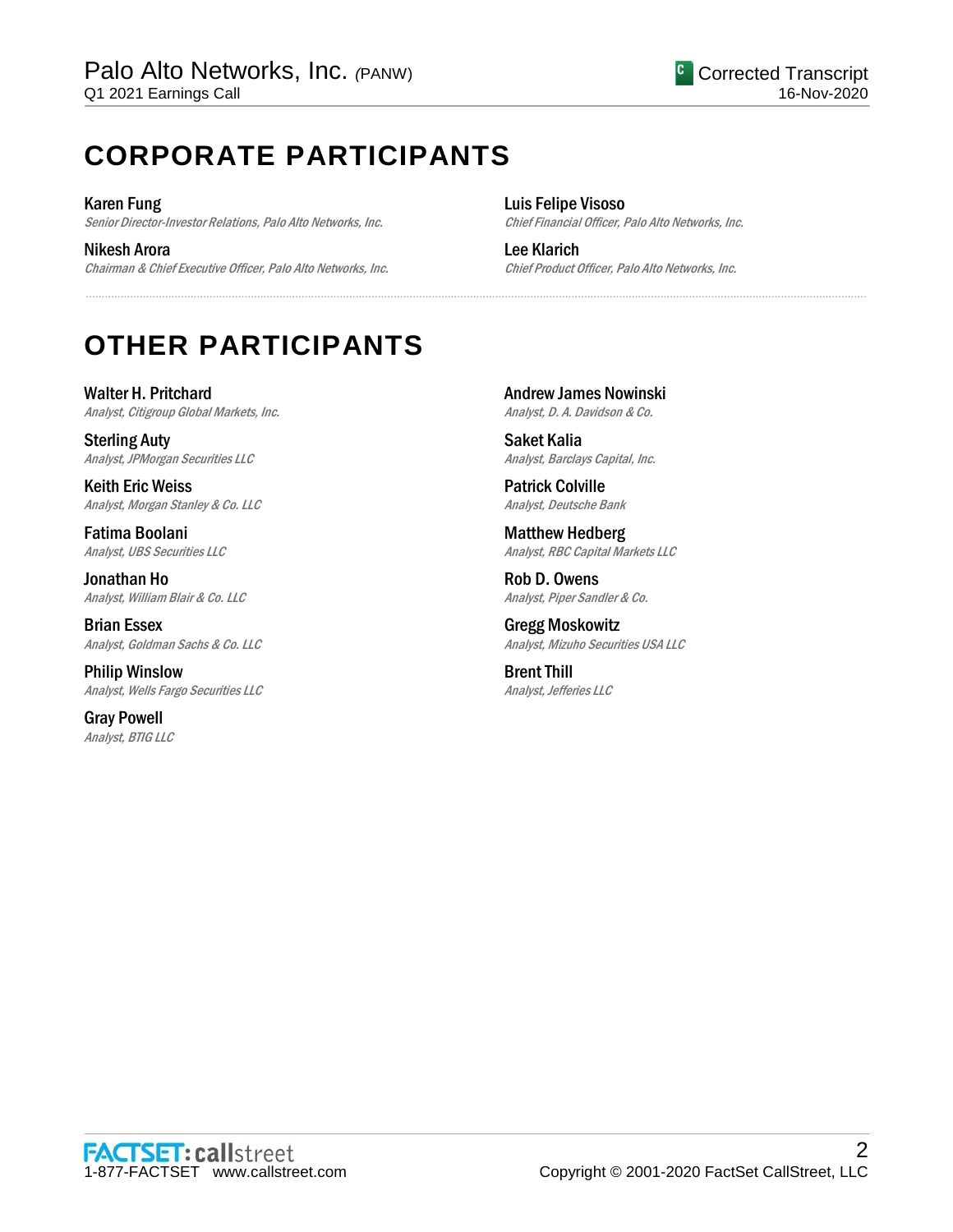# **MANAGEMENT DISCUSSION SECTION**

# Karen Fung

Senior Director-Investor Relations, Palo Alto Networks, Inc.

Good morning and thank you for joining us on today's conference call to discuss Palo Alto Networks Fiscal First Quarter 2021 Financial Results. I am Karen Fung, Senior Director of Investor Relations. This call is being broadcast live over the web and can be accessed on Investors section of our website at investors.paloaltonetworks.com. With me on today's call are Nikesh Arora, our Chairman and Chief Executive Officer; Luis Visoso, our Chief Financial Officer; and Lee Klarich, our Chief Product Officer.

This morning we issued a press release announcing our results for fiscal first quarter ended, October 31, 2020. If you would like a copy of the release, you can access it online, on our website. We'd like to remind you that during the course of this conference call, management will make forward-looking statements, including statements regarding the impact of COVID-19 on our business, our customers, the enterprise and cybersecurity industry and global economic conditions, our expectations related to financial guidance, operating metrics and modeling points for fiscal second quarter and full year, Expanse's contribution to our fiscal 2021 ARR, our expectations regarding the timing of completing our acquisition of Expanse, our competitive position, and the demand and opportunity for our products and subscriptions, benefits and timing of new products, features and subscription offerings, including those from our proposed acquisition of Expanse, as well as other financial and operating trends.

These forward-looking statements involve a number of risks and uncertainties, some of which are beyond our control, which could cause actual results to differ materially from those anticipated by these statements. These forward-looking statements apply as of today. You should not rely on them as representing our views of the future. And we undertake no obligation to update these statements after this call. For more detailed description of factors that could cause actual results to differ, please refer to our annual report on Form 10-K filed with the SEC on September 4, 2020. And on our earnings release posted a few minutes ago on our website and filed with the SEC on Form 8-K. Also please note that certain financial measures we use on this call are expressed on a non-GAAP basis, and have been adjusted to exclude certain charges. For historical periods, we have provided reconciliations of these non-GAAP financial measures to GAAP financial measures in the supplemental financial information that can be found in the Investors section of our website, located at investors.paloaltonetworks.com.

And finally, once we have completed our formal remarks, we will be posting them to our Investor Relations website under the Quarterly Results section. We'd also like to inform you that we will be virtually participating in the Wells Fargo TMT Summit on December 1, and the Barclays Global TMT Conference on December 10. Please also see the Investors section of our website for additional information about conferences we may be participating in.

......................................................................................................................................................................................................................................................

And with that, I will turn the call over to Nikesh.

# Nikesh Arora

Chairman & Chief Executive Officer, Palo Alto Networks, Inc.

These are conference which starts tomorrow morning. This is my tenth quarterly call at Palo Alto Networks. The one thing in common between the first and the tenth is they are both 05:00 AM calls. I finally feel that we're turning the corner on all that we've been doing over the last few years. We have a lot of interesting stuff in store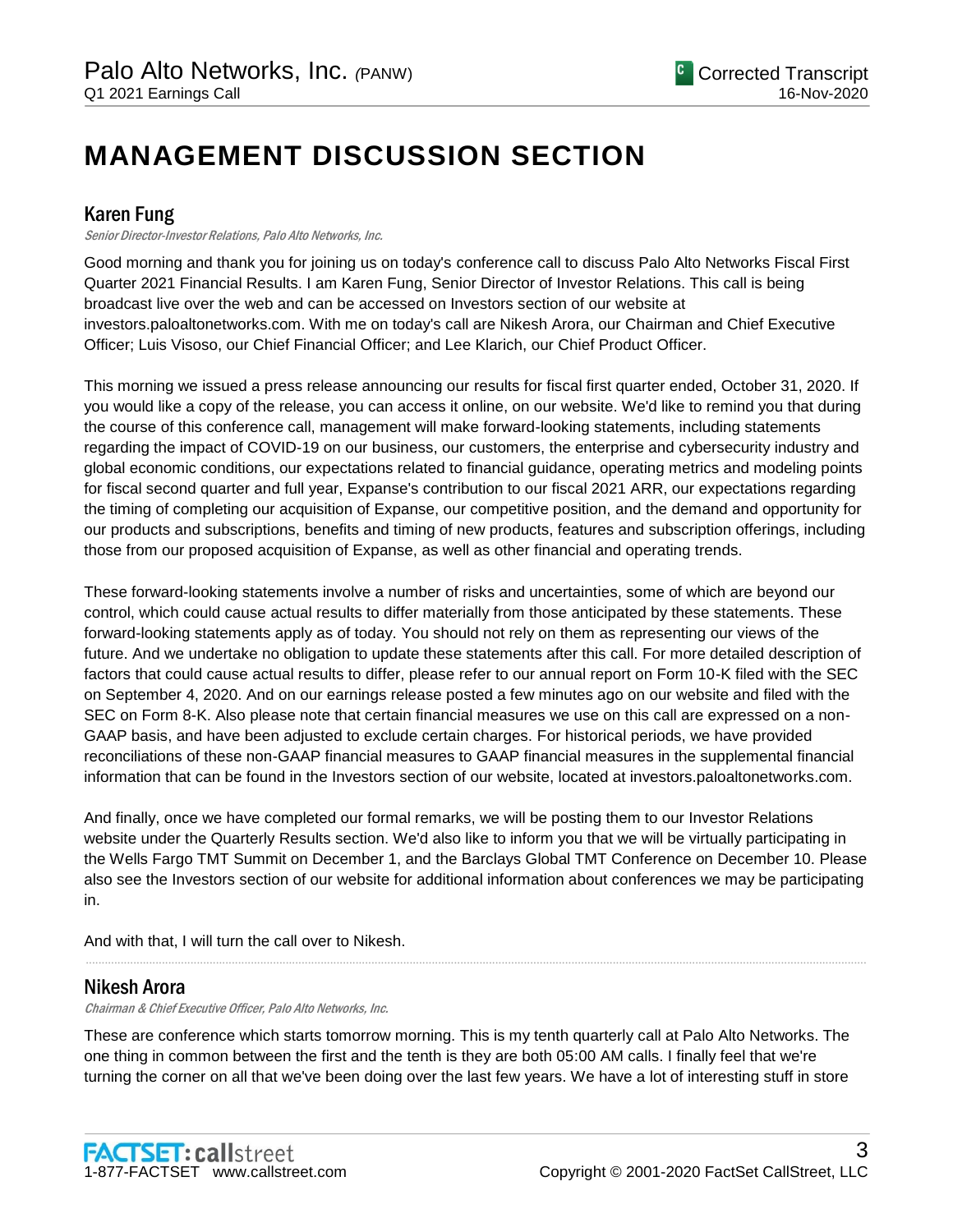for you on this call. In addition to sharing our first quarter results, we will discuss the financial impact of our proposed acquisition of Expanse.

Since Luis joined us last quarter, he and I have had the privilege and opportunity to talk to a lot of you, and based on the feedback we've come up with a more transparent approach to understanding our business, and hopefully it gives you a better understanding of what we have been up to and a way to think about Palo Alto Networks 2.0.

Over the last seven months, I've been cautious on the pandemic. And our teams have continued to deliver and surprise me to the upside. I'm delighted to report this is no longer a coincidence. Our customers are investing, our teams are executing and our strategy of innovating in our firewall business and focusing on the next generation of products and on cloud and AI in the industry is working.

As you can see, we had a great start to fiscal year 2021 as we exceeded guidance across all metrics in Q1. Here are some of the highlights. We delivered strong billings of \$1.08 billion, up 21% year-over-year with strong growth across the board, driven by continued strength in next-generation security, or NGS billings, growing at 53% yearover-year and NGS ARR of \$719 million. Revenue was up 23% to \$946 million, driven by strength in our cloudbased subscription and support revenue businesses.

Non-GAAP EPS was \$1.62, up \$0.57 from last year. The EPS expansion was driven by revenue growth and operating expense leverage due to efficiencies as we have seen across the industry from lower spend associated with travel and events around COVID. Adjusted free cash flow margin was 53.4%. As mentioned last quarter, we expected a strong cash quarter following the record Q4 2020 billings. We think some of this will continue into the next quarter, but we expect this to normalize for the year around our full year guidance.

This continued strength during the pandemic makes me cautiously optimistic about the future prospects of the business. While we expect the winter will try all of our collective resolve with COVID, the worst-case scenarios are unlikely to unfold, and we expect our customers to continue to invest in technology. I also feel that the strategic bets we made a few years ago are right for our customers in the current environment.

Against that backdrop, I feel comfortable raising guidance for the full fiscal year even before including the contribution of our proposed acquisition of Expanse, which we announced last week. For fiscal 2021 and at the midpoint guide, we expect total billings growth of 19%, up 300 basis points from our prior guidance. Total revenue growth of 20% to 21%, up 300 basis points from our prior guide, next-generation security ARR to be approximately \$1.15 billion, up 77% year-over-year. We also expect non-GAAP operating margin adjusted free cash flow expansion up from our prior guidance of flat year-over-year.

Subject to close, this includes a benefit from Expanse of approximately 100 basis points of billings growth, 50 basis points of revenue growth and \$73 million in ARR. We will absorb Expanse's operating expenses within the framework of our guide.

Let me now highlight some of the key innovation launched in Q1 and the very positive customer traction, starting with our firewall business. We continue to drive innovation within our firewall business. We recently extended our new enterprise DLP solution to integrate with our complete firewall platform. Our DLP offerings is a clouddelivered service that is powerful, simple to deploy and protect sensitive data whether a customer keeps the data in the cloud, on-prem or takes a flexible approach. This launch takes our number of potential attached subscriptions to eight from four just two years ago.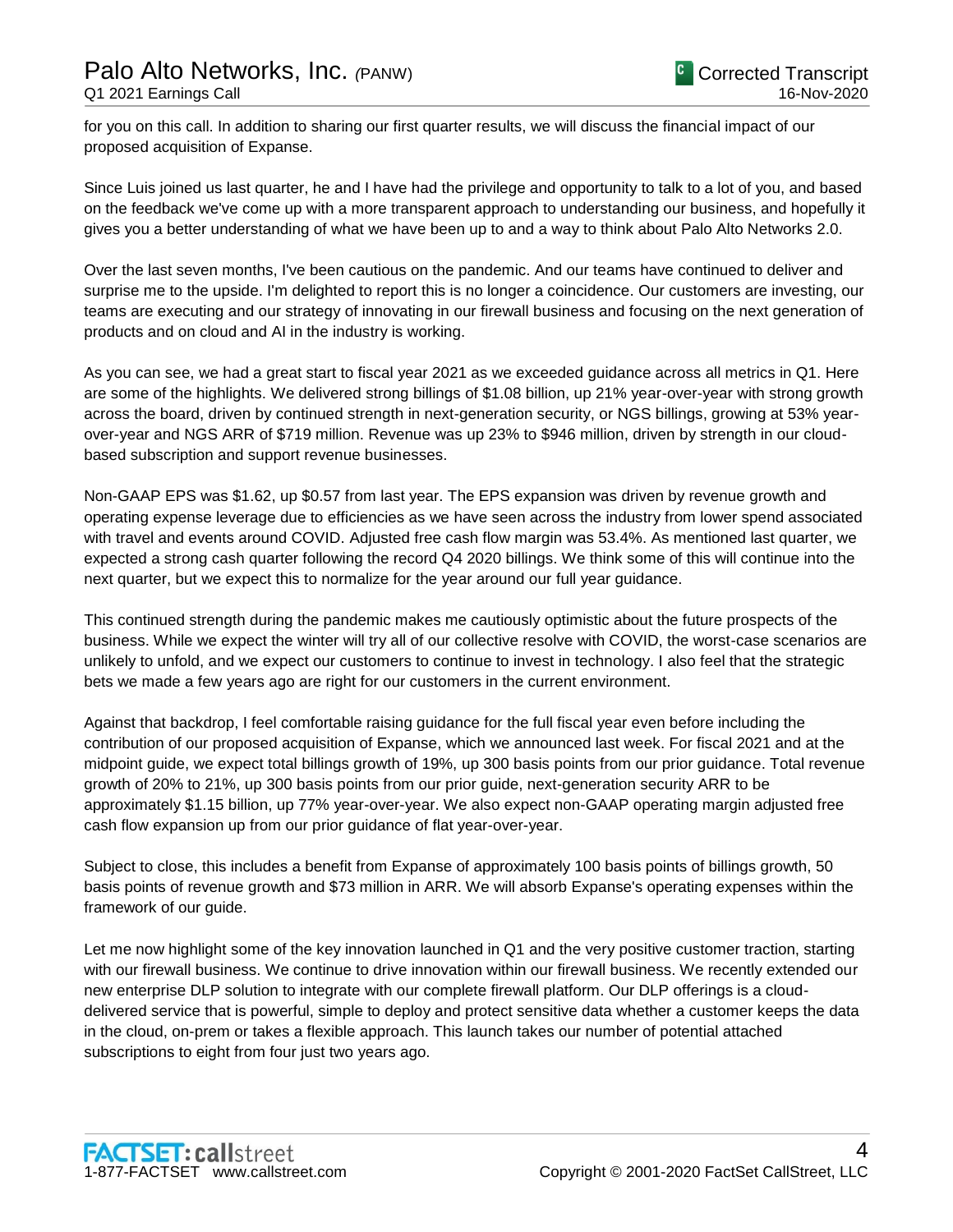We also introduced an innovative joint solution with our VM-Series virtual firewall and AWS gateway load balancer. Our engineering level partnership with AWS enabled us to launch this new capability that significantly simplifies deployment, improves the scale and performance and reduces the total cost of ownership of our VM-Series customers.

Going forward, we will continue to provide leading innovation to our customers. One example of this is the upcoming launch of our new 5G-native security offering. With our unique approach to 5G security, we're the first to introduce 5G network slice security, 5G context-driven security and much more, all in the containerized solution, matching the preferred architecture of 5G. Not only will this allow mobile operators to secure their 5G infrastructure, but it will also enable them to launch value-added security services to the growing enterprise customers who are leveraging 5G for many new use cases.

As a result of our efforts to drive innovation, our firewall business continues to industry accolades. I'm excited to share that Palo Alto Networks is crowned again as a leader in Gartner's Magic Quadrant for Network Firewalls. This is the ninth consecutive time we are a leader in this Magic Quadrant.

Once again, we've achieved the highest and furthest overall position in the Magic Quadrant, for our ability to execute and our completeness of vision. Not only was our strength in next-generation firewall product capability recognized, but our services like DLP and focus on cloud security was cited as trends as well.

In Q1, we were also recognized as a leader in The Forrester Wave: Zero Trust eXtended Ecosystem Platform Providers report, noting that we have assembled a robust portfolio that delivers Zero Trust everywhere, onpremise, in the data center and in the cloud.

Our strategy in firewalls is working, as Firewall as a Platform grew billings by 16% in Q1 2021, and we added approximately 2,000 more customers for a total of 71,000 next-generation firewall customers. Our software and next-generation firewalls, VM-Series and CN-Series continue to gain momentum as well. And we now have over 10,000 customers using our software firewalls.

Moving on to our SASE or Secure Access Service Edge Solution, Prisma Access and CloudGenix. As SD-WAN has become the primary WAN architecture, organizations are demanding solutions with a better user experience, while being simpler to deploy and manage.

In the quarter, we introduced a number of new additions to our next-generation SD-WAN solution, CloudGenix. This included new ML-based capabilities to enhance our AI-Ops approach and further simplify network operations.

Two new SD-WAN appliances, a small form factor appliance designed for retail and small offices and home offices and a high-performance application appliance suited for large campus and data center locations.

We also delivered the first CloudGenix and Prisma Access integration, which seamlessly enables cloud-delivered branch security in just a few clicks. In addition to the Gartner Magic Quadrant for Network Firewalls, Palo Alto Networks' CloudGenix, SD-WAN was recognized as a leader in the 2020 Gartner Magic Quadrant for WAN Edge infrastructure.

For many of our customers, COVID accelerated their digital transformation timelines, and we continue to see conversion of remote access trials and very strong pipeline generation. We now have more than 1,000 Prisma SASE customers, more than double from a year ago.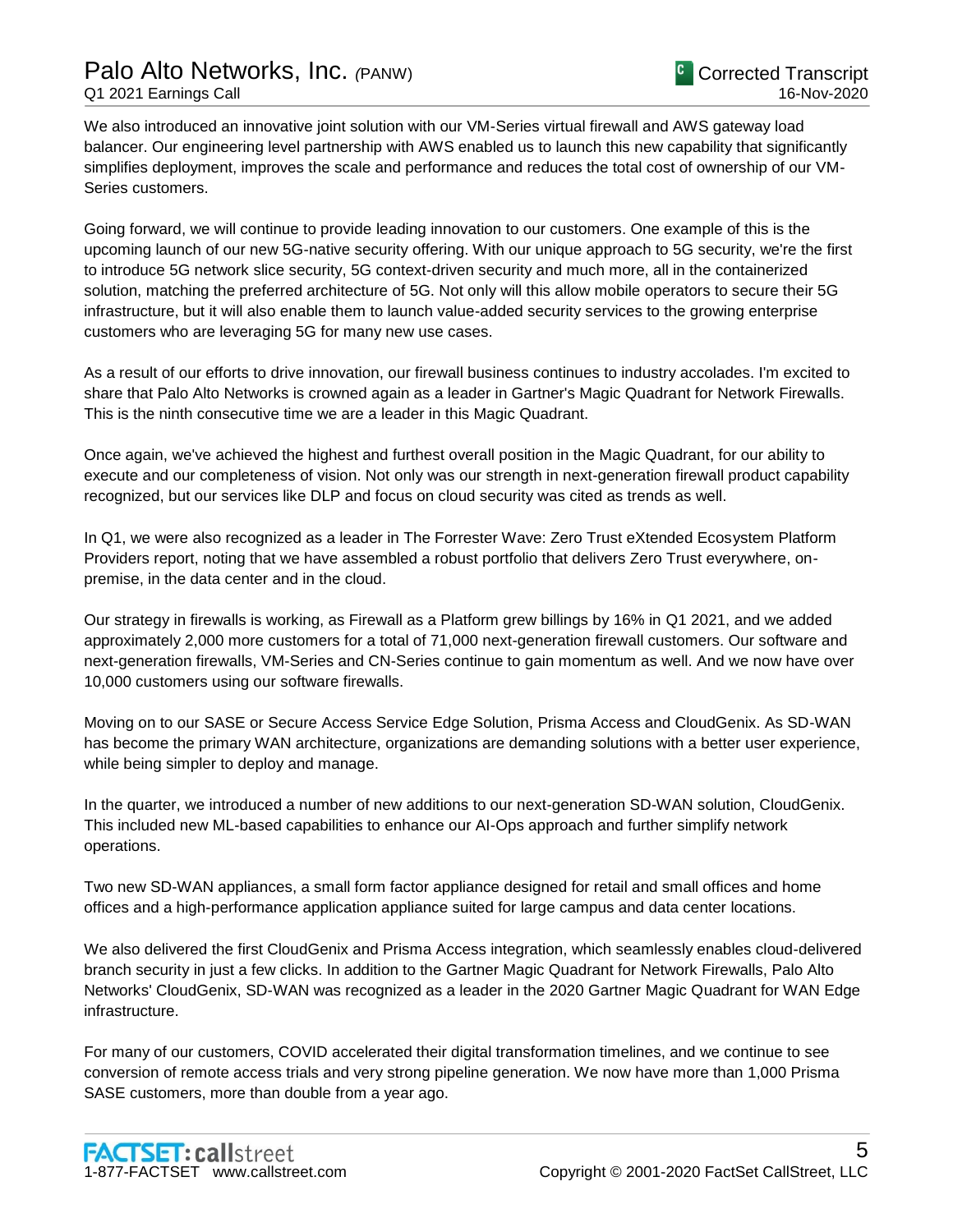To highlight a deal from the quarter, we won a 7-figure SD-WAN deal with a US retailer, who had already been a Palo Alto Networks' customer for a number of years, was an early adopter of Prisma Access. The success that we had with Prisma Access and the strong integration with CloudGenix was a winning combination, and this customer is now a full SASE customer.

Switching to Prisma Cloud, Prisma Cloud is very well positioned for sustainable growth as it is at the heart of the global shift to cloud computing. In Q1 2021, we launched Prisma Cloud 2.0, introducing four new modules to enable customers to easily and rapidly extend their cloud security coverage in a number of critical areas, all within a single cloud-native security platform.

These modules are data security, which discovers and protects cloud storage data at a scale and velocity common in public cloud environments, and addressing one of the most common data exposure issues in cloud transformation, includes web application and API security, which protects web applications from attacks.

Our approach addresses the challenges of deployment complexity and scalability by leveraging the same agent as our container and host security, making it very easy and horizontally scalable. We launched identity-based micro segmentation with the integration of Aporeto technology, enabling Zero Trust security for cloud applications, in a cloud-native identity-based approach.

And lastly, IAM Security, which allows, security teams to gain visibility into effective cloud identity permissions, user activity, implement governance and respond to issues. While only recently introduced, we're excited by the strong customer interest we're seeing. Prisma Cloud now serves 20% of the global 2,000 companies, 70% of the Fortune 100 companies and secures 1.8 billion cloud resources. This customer momentum is up from the 14% of Global 2000 companies reported last quarter and up significantly from the 43% of Fortune 100 that we reported two quarters ago. We're also seeing a substantial increase in Prisma Cloud customers are using both cloud security posture management and cloud workload protection for containers and serverless applications, now at 45%, up from a third we reported last quarter.

To highlight the benefits of our consumption model, we won a high seven-figure deal with a leading technology company to use Prisma Cloud for CSPM, for AWS and cloud workload protection. This customer has quickly consumed the workloads purchased, and we are working with them to support the expansion to new clouds and new workloads.

Moving to Cortex. Cortex is on its way to being the industry's first proactive security platform, collecting data across the multiple security data sources, applying machine learning techniques to detect sophisticated threats before they have a chance to succeed and fully automating response for known threats.

We've seen some incredible benefits to customers who adopted Cortex from customers seeing up to 50x reduction alerts to customers automating more than 1 million incidents per day. And based on telemetry, we can see that we have recently passed the mark of 400 million actions automated, up 100% in just four months. As a result, we're winning with customers who share our vision, including 34% of Global 2000 and 65% of Fortune 100.

We continue to drive product innovation in Cortex XDR. Our recent XDR 2.5 release includes many new capabilities that have enabled us to catch up in a number of areas surpassing leading EDR products. For example, we introduced Host Insights, our first add-on module for XDR, which provides vulnerability assessment, application visibility and our new search and destroy feature.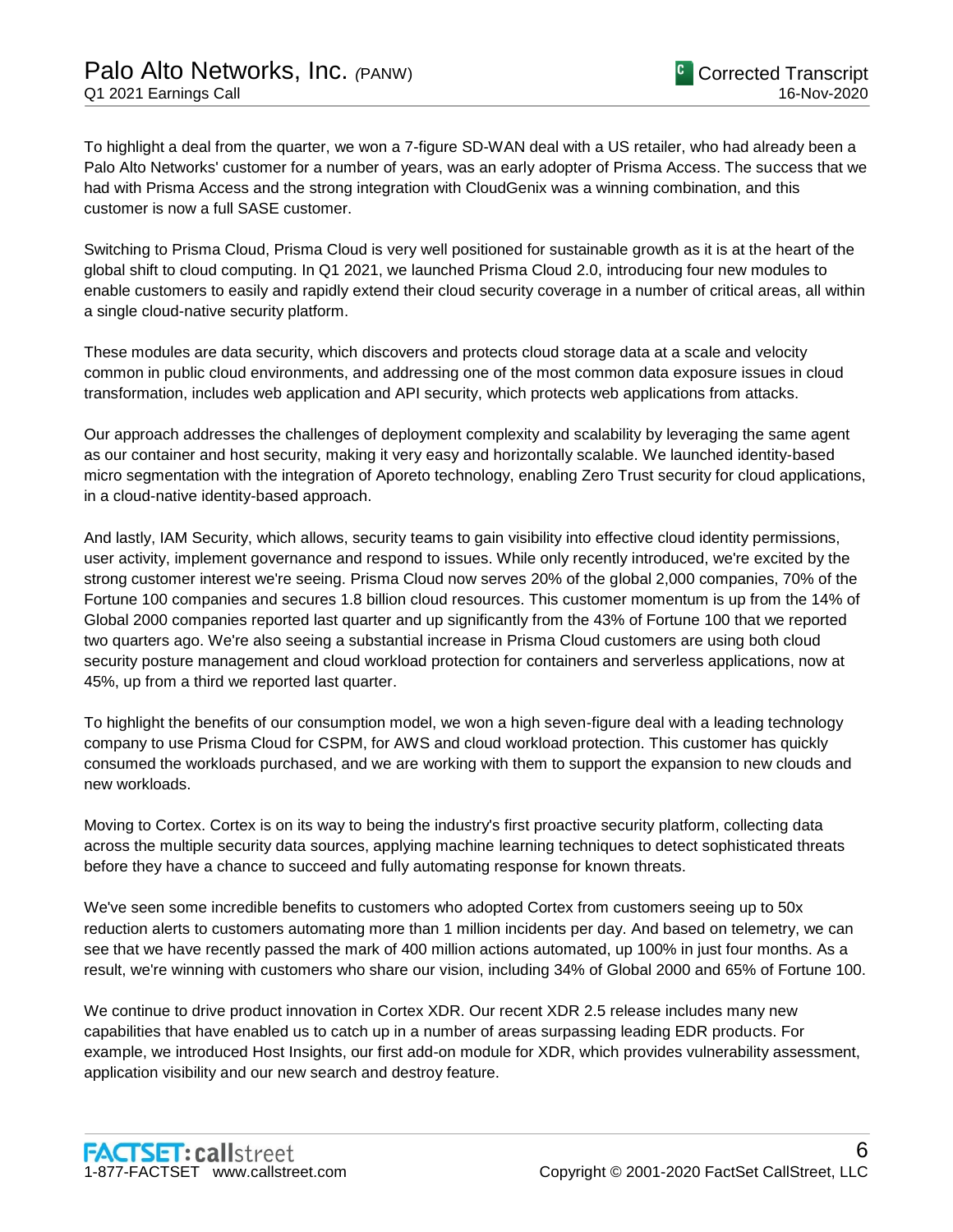And to our knowledge, we are the first EDR product to offer the search-and-destroy capability that will greatly speed up security response and eliminate the need for additional endpoint agents. This might be a good time to highlight a customer win we had recently.

We won a seven-figure deal, and this is a story we hear every day. The customer has a small SecOps team managing multiple point products that were generating too many alerts, with too few resources to investigate every alert, leaving them exposed to advanced threats. Being able to quickly investigate alerts and identify and remediate threats was a critical requirement.

Their existing EDR product was disjointed from the rest of their security infrastructure, making it difficult and timeconsuming to correlate data. At the same time, their SIEM was consuming a large chunk of their annual budget with little ROI.

We challenged their way of thinking by demonstrating how the Cortex platform could automate and streamline the security operations, allow them to consolidate multiple products, including [ph] their SIEM into Coretex (00:14:36). We demonstrated how Cortex will help transform the SecOps team by automating routine processes and knocking down alert volume by more than 95%, allowing them to focus on the critical few.

In Q1, we also launched the XSOAR Marketplace, which opened up the platform to both our partners and customers, and we now have over 500 content packs available to customers to enable automation for their security solutions. Additionally, we're seeing engagement and momentum within our partner ecosystem with contributions in use cases, ranging from insider threat to cloud security and threat intel management.

The last deal I want to share with you is a Fortune 500 diversified financial service company. Prior to implementing Cortex XSOAR, this customer was receiving over 1 billion threat alerts per week, completely overwhelming their security operations team, leading to a state where alerts were disregarded, creating a significant security gap.

By leveraging XSOAR and XSOAR threat intel management, they were able to take full control of threat information by aggregating disparate information sources, automatically customizing and scoring feeds and matching indicators against their environment, as well as leveraging playbook automation drive instant action. This combination of automation tactics reduced the number of threat alerts they received by more than 99%, creating a significantly more secure environment.

Moving quickly to Expanse. Last week, we announced our intent to acquire Expanse and told you about what they do and how they fit within our overall vision of Cortex. Expanse has dedicated themselves to developing an internet collection attribution platform that constantly monitors the global internet, mapping the exposed and untracked assets of an enterprise that comprise its attacked surface.

This data gives organizations a crucial picture from the outside in, that is to say, the same view that an attacker sees when hunting for potential weakness. It's because of the insight that their technology is trusted by some of the world's largest and most complex organizations from members of the Fortune 500 to the US military.

With our user conference Ignite, kicking off in a little over 24 hours, we're excited to share that outside-in view with our customers. We worked with Expanse to offer all CIOs and CISOs attending an Expanse Exec report, which provides a vulnerability map and immediate insights to a customer's complete attack surface, risks and suspicious activity.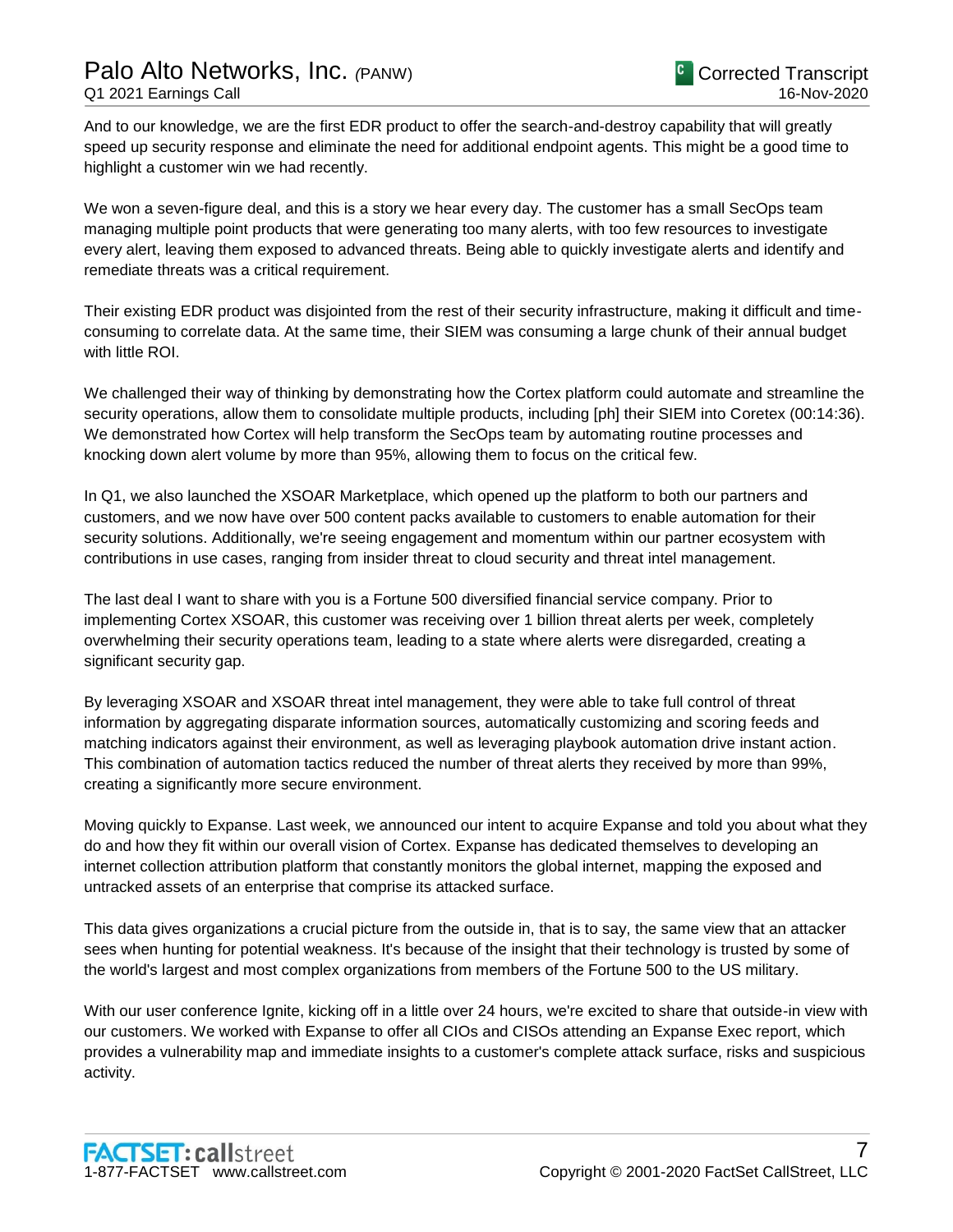This is a great lead generation tool for our sales teams to hit the ground running once we closed the transaction. Expanse's transaction multiples are very favorable compared to other companies of equivalent size and even more so when adjusting for growth.

Now to the financials. As we said in our call last week, on a standalone basis, we expect Expanse to contribute \$67 million of ARR to our current fiscal year ending July 2021, continuing its 100% growth momentum.

With Palo Alto Networks and subject to close, we expect Expanse to contribute \$73 million of ARR in FY 2021. Assuming a mid to late Q2 close, we expect Expanse's billings to contribute about 100 basis points of our growth to our overall billings for FY 2021. And adjusting for purchase accounting, we expect Expanse's revenue to contribute about 50 basis points to our overall revenue for FY 2021.

I know that you get concerned about M&A strategy, perhaps because inorganic impact to our P&L is hard to forecast in your models. But if you look at the \$2.7 billion of acquisitions we have done since 2019, they contribute approximately 15% of our forecasted FY 2021 billings.

Very large enterprise companies have been built by successful M&A strategies. Good M&A strategies need to ensure that the products are easy to integrate, they are products customers want and that we at Palo Alto Networks can significantly change their trajectory.

We believe that our ability to acquire, integrate and leverage our go-to-market for acquisitions is a strategic competitive advantage, and we expect to continue to be opportunistic to increase our long-term growth strategy.

As I mentioned, Luis and I have spent a lot of time with all of you, and you've all highlighted that you love our business. Some of you have questioned whether our firewall business is under pressure, others have wanted more transparency around our gross margins, while some of you wanted more visibility around ARR, and eventually how to put it all together.

Well, we heard you. It has taken a herculean effort to share our quarterly results in the shortest period we have ever done, but also to deliver detailed reporting on two categories to show that our business is doing extremely well. Let's take a look.

Over the last quarters, we have discussed our total Palo Alto Networks' performance and provided details for next-generation security and Firewall as a Platform. We had hoped that the Firewall as a Platform metric shows you, how we're continuing to create share in the firewall space.

The challenge has been that we did not provide anything below that number. Well, we've decided to perhaps the best way to allay your concerns is show you the pro forma P&L around FwaaP and show you how it enjoys great margin.

It is actually a higher-quality business since we're transforming our hardware business to a software and subscription business. We like this shift as software revenue is of higher-quality and increases revenue visibility.

Our next-generation security business, which has been the thrust of our innovation over the last two years has been highlighted to share with you how we're building a bigger and better business faster than anyone else in next-generation security.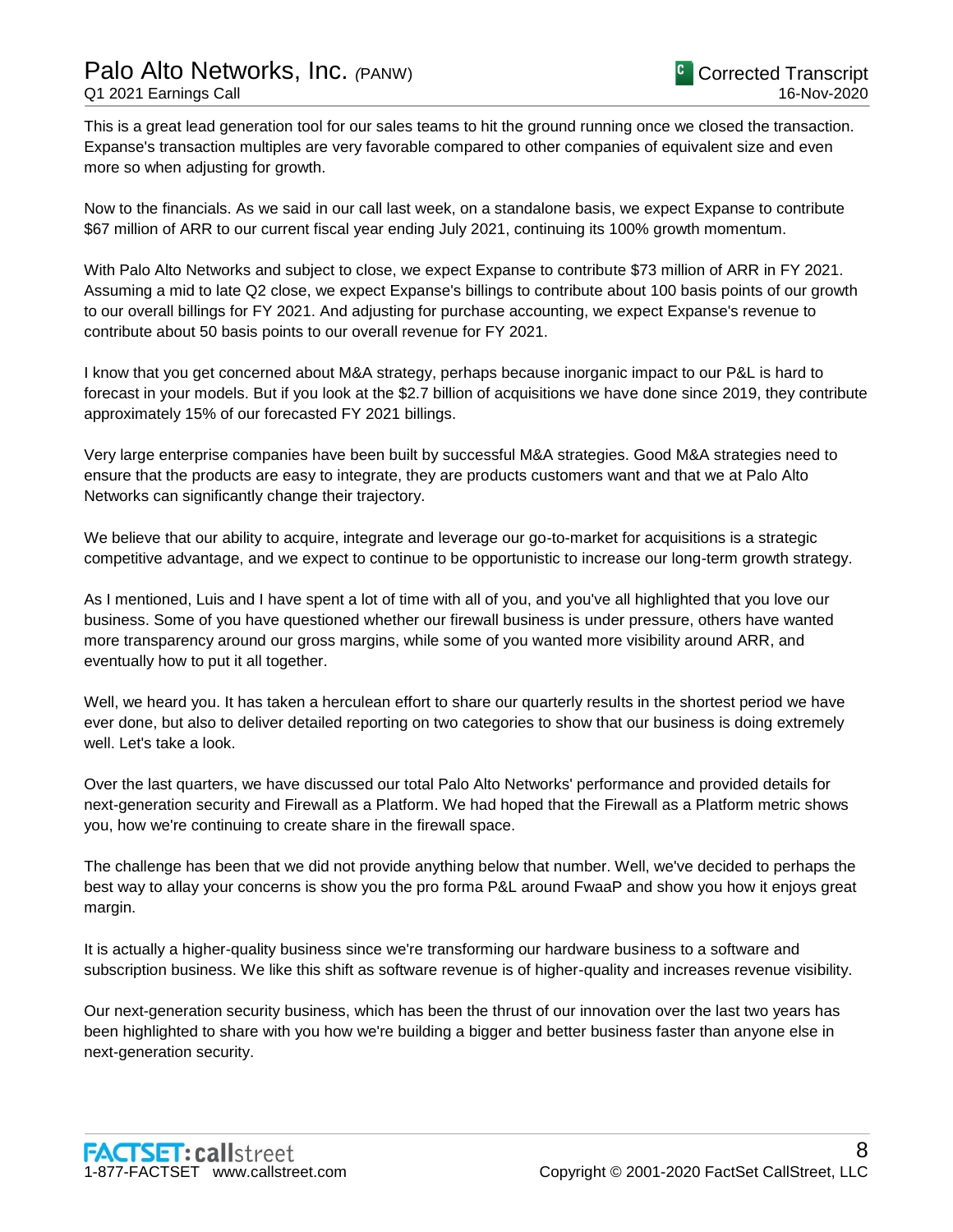Next-generation security provides a perspective in our fast-growing SaaS business on a billings basis NGS is nearly a quarter of total billings, up from 8% in FY 2018. NGS ARR closed Q1 at \$719 million, up from \$651 million in Q4 2020 and up from \$568 million in Q3 2020.

To provide a better understanding of our business, we juggled a few pieces around. For our Firewall as a Platform business, we added the related subscription, support and professional services, we call it network security. We removed the software firewall from NGS in order for the two areas to make a hole. We call this cloud and AI. With that context, we have prepared a recast of our full year guidance, which I just raised across both categories.

Let's double-click into network security. Our Network Security business on a standalone basis is still the largest firewall business in the industry by revenue. It enjoys double-digit growth, driven by transformation to software form factors, our success in VMs and Prisma SASE and increased subscriptions to attach. This has allowed us to have less and lesser reliance on hardware and provides better revenue visibility. We feel comfortable that these growth rates are robust and sustainable.

Our gross margins and operating margins were extremely healthy. The gross margin was slightly less than where they could be because of our SASE gross margins, which, given the early stage of that product, scale relative to firewalls, it has slightly lower margins.

As we scale our SASE business and the new subscriptions we have launched, we expect these margins to improve over the next few years. Needless to say, these numbers speak for themselves and on a standalone basis, this will be a very valuable Network Security business.

As you noted, our firewall business is largest in the industry, we have industry-leading financials, and we're going through a transformation. We will continue to invest in this transformation. Palo Alto Networks has already transformed into a highly ratable business where ratable revenue as a percent of total revenue is up from 59% two years ago to 71% in Q1 2021.

Now, onto cloud and AI. This story has just started. If you ask every CIO, the two trends that they're all excited about are the transition to the cloud and the impact of AI. Well, there is no transformation unless it is a secure transformation. I think we have put to rest any questions around the idea that customers would get their cloud security from the CSPs only, with 70% of the Fortune 100 being served by us. I think this is our opportunity to build upon.

We're singularly focused on continuing to improve our platform to meet the needs of our customers as highlighted earlier. On the AI front, we're in the second iteration of this trend. The first trend was around collection of data and attempted correlated for security. The next trend, which we are well poised to capture, is a trend to normalize data, reduce the signal-to-noise ratio, and to improve the security posture using data AI-based proactive security using Cortex.

We have organized our financials for our cloud AI security category. This business, which we started building two years ago, is gaining traction. We're ensuring that we build this as a SaaS and ARR business. We expect ARR for cloud and AI to grow 89% year-over-year in FY 2021. Even when excluding the Expanse contribution, we expect the growth to be 71% year-over-year.

While the gross margins look lower in FY 2021 compared to FY 2020 partially because of the integration of Crypsis, we expect that this business will continue to improve gross margins every year and improve significantly over the next three, four years.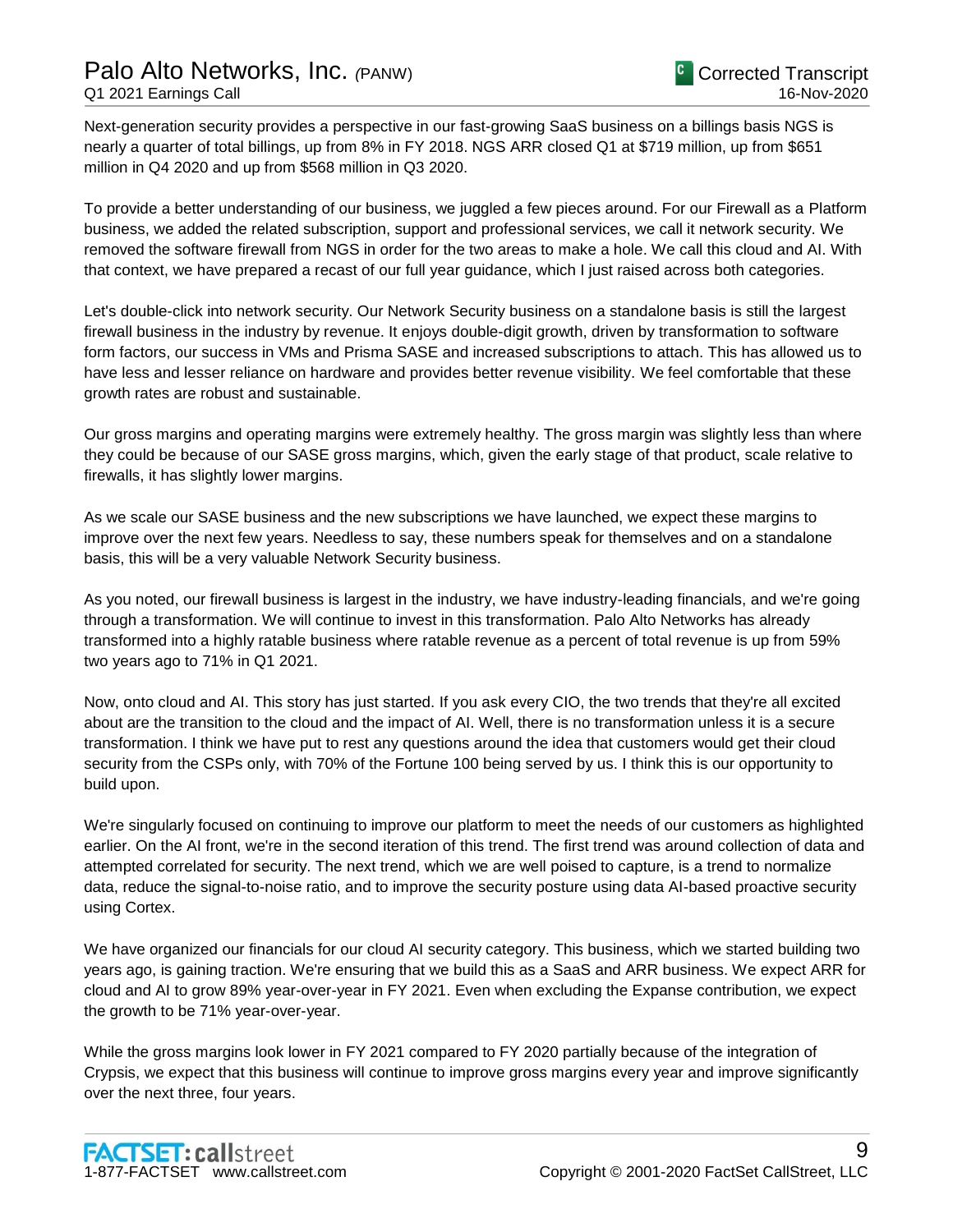Operating margins will naturally improve as ratable revenue is recognized from the balance sheet to the P&L. We believe there's a large opportunity in cloud AI and this could be the next \$100 billion TAM in security. That said, we will continue to invest aggressively to grow this business.

In summary, if we put it all together, we have two great businesses doing exactly what we would like them to do.

In conclusion, we had a great fiscal quarter across the board and as a result, we are raising our fiscal 2021 guidance. We've been building two businesses at Palo Alto Networks. Our Network Security business is the largest firewall player with sustained gross margins and operating margins. And we have fast-growing cloud and AI business where we expect FY 2021 ARR of 89% year-over-year.

Lastly, I want to give you a quick update on what we call FLEXWORK. I started this morning by calling out the continued resilience of our employees. Throughout COVID-19, we have been supporting each and every employee with our FLEXWORK approach, a series of initiatives to give employees far greater choice as they adapt to the challenges this year in areas from work location, to benefits, to learning, all underpinned by the way we lead and communicate with compassion and authenticity. We continue to advance this approach to Q1. We launched the first phase of FLEX benefits, giving our employees an additional \$1,000 allowance for the year to choose from a wide range of well-being and child care options.

We rolled out the first module of FLEX learn, an individualized learning path for our sales teams, leaders, managers, designed to support them as well as they work and lead remotely. We're delighted to see our FLEXWORK approach now gaining traction beyond Palo Alto Networks.

Last month, we launched FLEXWORK at Zoomtopia and invited other companies to join our open source discussions and share case studies and learnings. Over 600 attendees showed interest in the work. Simultaneously, the CEOs from Uber, Box, Splunk and Zoom all joined me in formally announcing the FLEXWORK coalition, community of leaders coming together to develop and share best practices as we focus on the future work. We all agree that pandemic has highlighted areas of opportunity where we can bring about enduring workplace change. I look forward to continued conversations with these leaders and about how we can accelerate new work practices that put our employees at the center.

......................................................................................................................................................................................................................................................

With that, I will turn the call over to Luis.

# Luis Felipe Visoso

Chief Financial Officer, Palo Alto Networks, Inc.

Thank you, Nikesh, and good morning to everyone. Before I start, I'd like to note that except for revenue and billings, all financial figures are non-GAAP and growth rates are compared to the prior year period unless stated otherwise. As Nikesh indicated, we had a great first quarter as we delivered – as we continued to deliver winning innovation and add new customers. This strength gives us confidence to raise our guidance for the year. In Q1, total revenue grew 23% to \$946 million.

Looking at growth by geography, the Americas grew 27%, EMEA grew 16% and APAC grew 11%. Q1 product revenue of \$237 million increased 3% compared to the prior year. Q1 subscription revenue of \$428 million increased 34%. Support revenue of \$281 million increased 26%. In total, subscription and support revenue of \$709 million increased 31% and accounted for 75% total revenue.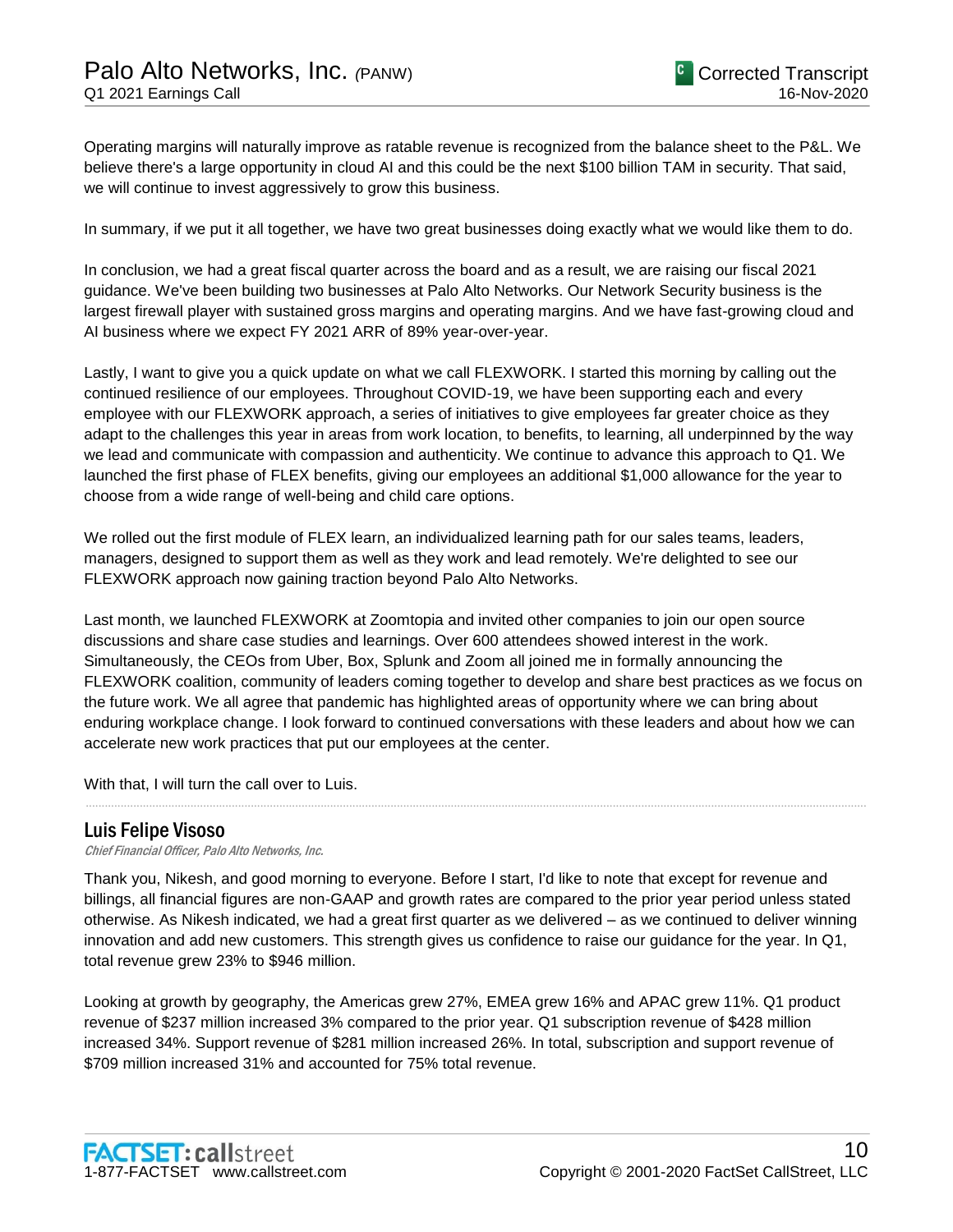Turning to billings. Q1 total billings of \$1.083 billion, net of acquired deferred revenue increased 21%. Strength was broad-based, as we continued to see strong execution across the company. The dollar-weighted contract duration for new subscriptions and support billings in the quarter was up slightly and remained at approximately three years.

Total deferred revenue at the end of Q1 was \$3.9 billion, an increase of 31% year-over-year. Remaining performance obligation or RPO was \$4.4 billion, an increase of 40% year-over-year. In addition to adding approximately 2,200 new customers in the quarter, we continued to increase our wallet share with existing customers. Our top 25 customers, 24 of which made a purchase this quarter, spent a minimum of \$57.2 million in lifetime value through the end of fiscal Q1 2021, a 37% increase over the \$41.7 million in the comparable period – prior year period.

Q1 gross margin was 75.8%, which was down 80 basis points compared to last year, mainly driven by higher mix of our NGS products, which are less mature. Q1 operating margin was 21.7%, an increase of 590 basis points year-over-year. The operating margin expansion is driven by operating expense leverage as we benefit from lower travel and event expenses, due to COVID, which more than offset the incremental investment in head count. We ended the first quarter with 8,376 employees, including 156 from Crypsis at the close of acquisition.

On a GAAP basis, for the first quarter, net loss increased to \$92.2 million or \$0.97 per basic and diluted share. Non-GAAP net income for the first quarter increased 51% to \$158.1 million or \$1.62 per diluted share. Our non-GAAP effective tax rate for Q1 was 22%.

Turning to cash flow and balance sheet items, we finished October with cash, cash equivalents and investments of \$4.1 billion. During the first quarter, we repurchased \$500 million or 2.1 million shares of common stock at an average price of approximately \$242 per share. We have returned \$2.7 billion to shareholders since Q1 2017 through the repurchase of programs and ASR where we repurchased 15.1 million shares of common stock at an average price of approximately \$179 per share.

Q1 cash flow from operations of \$535 million increased by 138% year-over-year. Free cash flow was \$505 million, up 184% at a margin of 53.4%. As we mentioned last quarter, this was driven by the strong cash collections following Q4 2020 record billings. DSO was 81 days, an increase of 18 days from the prior year period. We expect another strong collections quarter in Q2, which is expected to bring our DSO down to historical levels.

Turning now to guidance and modeling points. For the second fiscal quarter of 2021, we expect billings to be in the range of \$1.17 billion to \$1.19 billion, an increase of 17% to 19% year-over-year. We expect revenue to be in the range of \$975 million to \$990 million, an increase of 19% to 21% year-over-year. We expect non-GAAP EPS to be in the range of \$1.42 to \$1.44, using 98 million to 100 million shares.

Additionally, I would like to provide some modeling points. We expect our Q2 non-GAAP effective tax rate to remain at 22%. CapEx in Q2 will be approximately \$30 million to \$35 million.

As Nikesh reviewed earlier, for the full fiscal year 2021, we will be raising our guidance across all metrics. We expect billings to be in the range of \$5.08 billion to \$5.13 billion, an increase of 18% to 19% year-over-year. We expect next-generation security ARR to be approximately \$1.15 billion, an increase of 77% year-over-year. We expect revenue in the range of \$4.09 billion to \$4.14 billion, an increase over 20% year-over-year. We expect product revenue to be flat year-over-year. We expect operating margins to improve by 50 basis points year-overyear. We expect non-GAAP EPS to be in the range of \$5.70 to \$5.80 using 99 million to 101 million shares. Regarding free cash flow, for the full year, we expect an adjusted free cash flow margin of approximately 29%.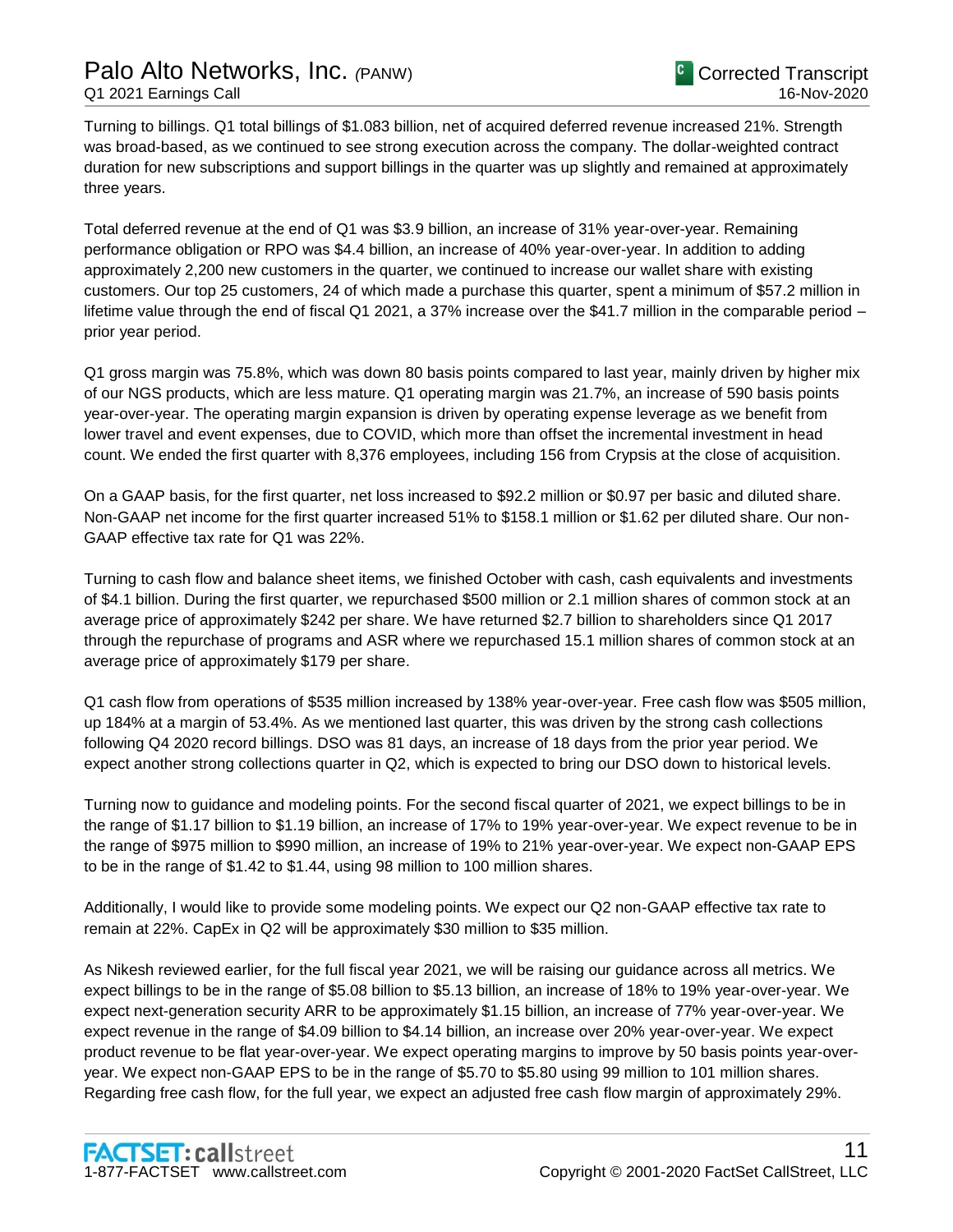With that, I'd like to open the call for questions.

# **QUESTION AND ANSWER SECTION**

#### Karen Fung

**Karen Fung**<br>Senior Director-Investor Relations, Palo Alto Networks, Inc.

In the interest of time, please limit Q&A to one question. Our first question comes Walter Pritchard from Citigroup. ......................................................................................................................................................................................................................................................

......................................................................................................................................................................................................................................................

......................................................................................................................................................................................................................................................

......................................................................................................................................................................................................................................................

#### Walter H. Pritchard

Walter H. Pritchard  $\bigcap_{\text{Analytic},\text{Cit}(\text{Sipump})}$ 

Hi, thanks. Can you hear me?

#### Nikesh Arora

Chairman & Chief Executive Officer, Palo Alto Networks, Inc.

Yes. Hey, Walter.

Walter H. Pritchard<br>Analyst, Citigroup Global Markets, Inc. Walter H. Pritchard  $\bigcap_{\text{Analytic},\text{Cit}(\text{group Global Markets},\text{Inc})}$ 

All right, great. Thanks. So I guess you've seen really strong customer adds around Cortex and around Prisma and have – I think your Global 2000, Fortune 500 penetration is pretty strong here. Can you talk about where you are in terms of standardization amongst some of those clients? And how you think about revenue from those products around up-sell versus new customers going forward?

......................................................................................................................................................................................................................................................

#### Nikesh Arora

Chairman & Chief Executive Officer, Palo Alto Networks, Inc.

Look, different answer for both then. As you know, that our Cortex XDR platform is only about two quarters old, and we're delighted that we're crossing 1,000 customers in that category. We continue to see opportunity in penetrating both our existing customer base and new customers as far as XDR is concerned. As you know, we keep launching more capability in our XDR platform.

We want to go from being able to just normalize data across their endpoints and firewalls to more and more data sources. And with the combination of Expanse, we think that's a very powerful proposition. We think in the future, it's no longer about aggregating data and throwing it into a large data lake and running analytics. It's about being able to normalize the data.

So I think we're early in the transformation of data and AI-based security around Cortex, and this is a very long runway ahead of it. In terms of Prisma Cloud, what's fascinating, as we highlighted an example in the call, where we had a customer who kind of estimated how much workload and how much capacity they are going to need into cloud as they ran through it in a quarter. That's what we think over time happens to all the cloud customers because it's kind of interesting.

The gap between how much people have actually sort of moved to the cloud versus how much is ahead of them is huge. I'd say, it took us two years to get to the cloud, to get 70% of the capacity of our data centers into cloud. We had to buy everything two years ago to start ramping up to get there. So we think all of our customers are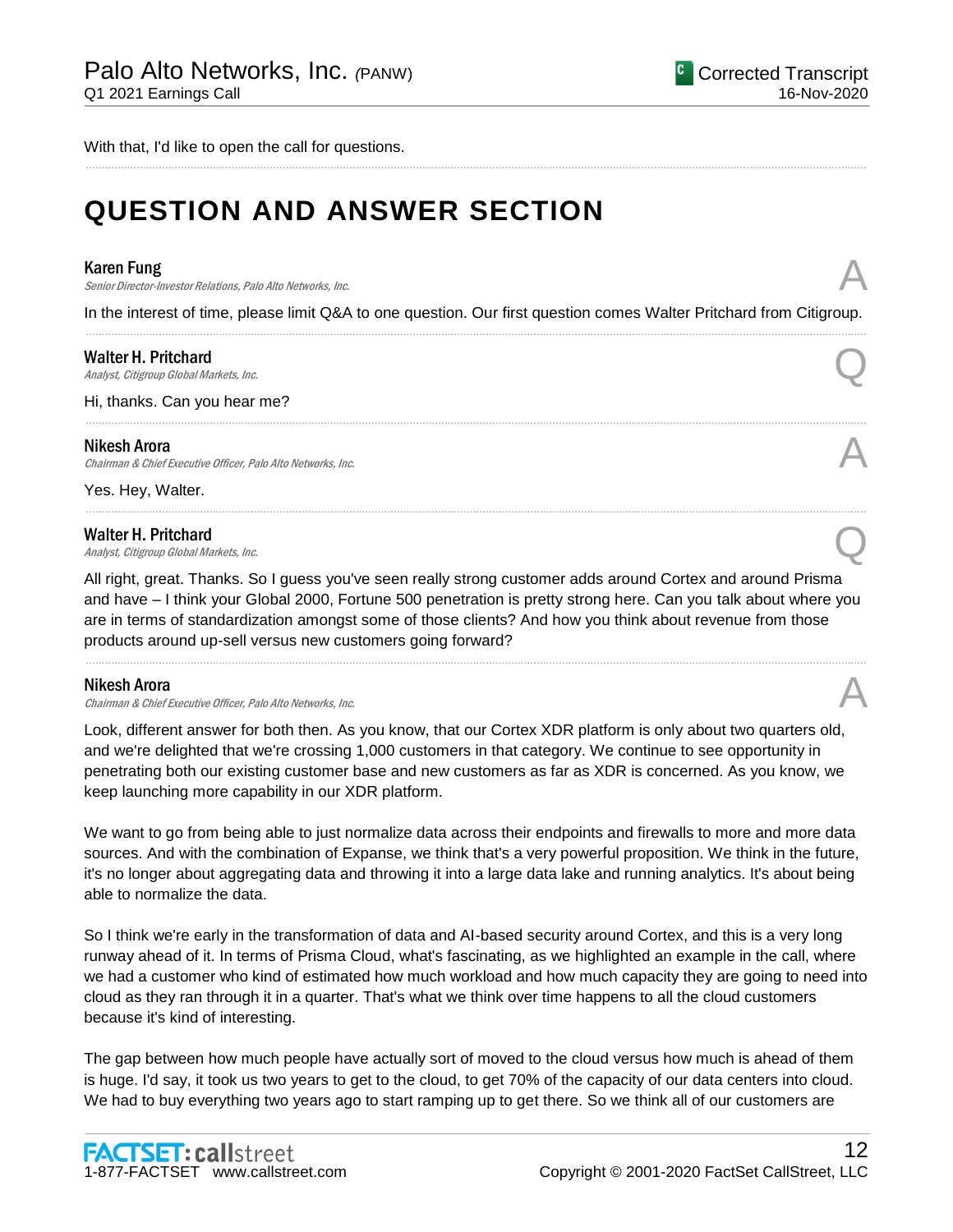# Palo Alto Networks, Inc. *(*PANW)

Q1 2021 Earnings Call

Corrected Transcript 16-Nov-2020

early in their ramps, relatively speaking, some of them are further along. But we think most customers are early or maybe in the first or second innings of the ramp. And we think there's a long runway ahead as well for the cloud part. So in cloud, we're really focused on customer acquisition and landing customers, that's why we keep sharing with you 70% of the global – Fortune 100 or 20% of Global 2000 because we think the more customers we can have, we expect consumption to keep growing for each of those customers.

Hence, we have a consumption based model for most of our products now because the more they consume, we expect recurring revenues to show up. That give you a better sense, Walter?

......................................................................................................................................................................................................................................................

......................................................................................................................................................................................................................................................

......................................................................................................................................................................................................................................................

......................................................................................................................................................................................................................................................

......................................................................................................................................................................................................................................................

| <b>Walter H. Pritchard</b> |  |
|----------------------------|--|
|----------------------------|--|

Walter H. Pritchard  $\bigcap_{\text{Analytic},\text{Cit}(\text{group Global Markets},\text{Inc})}$ 

It does. Thank you.

#### Karen Fung

Senior Director-Investor Relations, Palo Alto Networks, Inc.

Our next question comes from Keith Weiss from Morgan Stanley. Keith, I think you might be on mute.

#### Nikesh Arora

Nikesh Arora<br>Chairman & Chief Executive Officer, Palo Alto Networks, Inc.

Or you went back to sleep? I know it was a long call, Keith, not that long.

#### Karen Fung

Senior Director-Investor Relations, Palo Alto Networks, Inc.

We'll move on to the next caller, Sterling Auty from JPMorgan, and then we'll move back to Keith afterwards.

#### Sterling Auty

Sterling Auty  $\bigodot$ <br>Analyst, JPMorgan Securities LLC

Thanks. Hi, guys. Thank you very much for the additional disclosure, incredibly helpful. But just want to make sure I understand, how should we think about – you gave the guidance for total product revenue, improved to flat yearover-year. But I'm just kind of curious, what impact you're seeing from SD-WAN and other areas that might actually provide some further improvement in that product growth rate as we move through the year?

......................................................................................................................................................................................................................................................

#### Nikesh Arora

Chairman & Chief Executive Officer, Palo Alto Networks, Inc.

Sterling, thank you. We include the SD-WAN revenues, mostly in our Prisma SASE product, which goes in the overall Firewall as a Platform billing. So you will see the impact of SD-WAN in our Firewall as a Platform billings number. Then we continue to see strength in the SD-WAN category as well as the entire SASE category as I mentioned.

I think most remote work transformation, network transformations are not done. They're early in their sort of journey. And I think most of our customers are realizing that they're going to have to migrate their network infrastructure to more of an SD-WAN style infrastructure, as well as they are going to probably have to sustain 100% capacity for remote working for much longer than anybody thought.

......................................................................................................................................................................................................................................................

Sterling Auty Sterling Auty  $\bigodot$ <br>Analyst, JPMorgan Securities LLC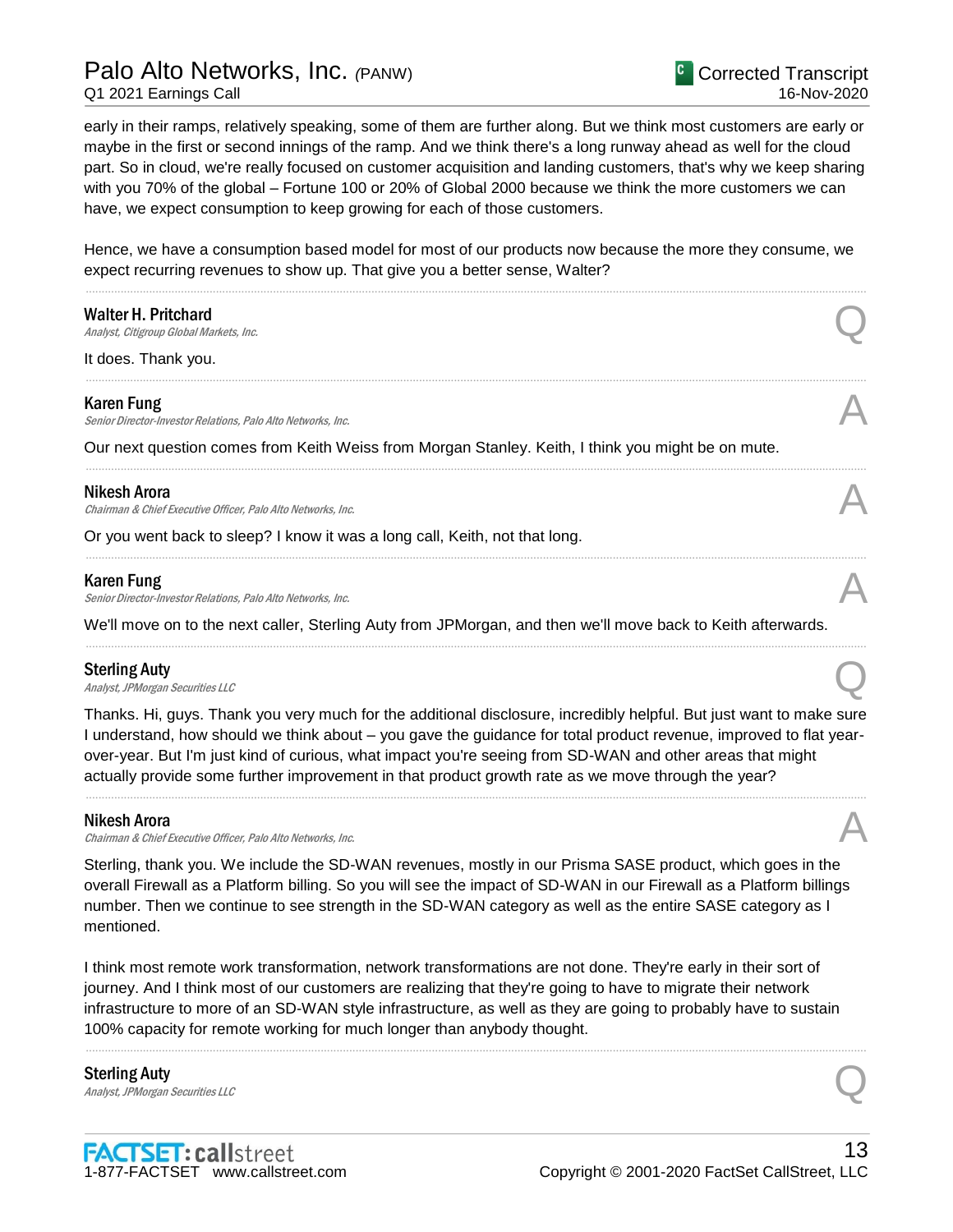But I thought with the two products, one of it was on Box, I didn't know if that was going to have the ability to provide some pull-through for some additional product as well as we moved through the year?

#### **Nikesh Arora**

Chairman & Chief Executive Officer, Palo Alto Networks, Inc.

Even that on Box SD-WAN subscription is part of our subscriptions number, which again shows up in the FwaaP billings number and...

| <b>Sterling Auty</b><br>Analyst, JPMorgan Securities LLC<br>All right                                                                                                      |  |
|----------------------------------------------------------------------------------------------------------------------------------------------------------------------------|--|
| <b>Nikesh Arora</b><br>Chairman & Chief Executive Officer, Palo Alto Networks, Inc.                                                                                        |  |
| this new left-hand side, we just showed you.                                                                                                                               |  |
| <b>Sterling Auty</b><br>Analyst, JPMorgan Securities LLC                                                                                                                   |  |
| Understood, thank you.                                                                                                                                                     |  |
| Nikesh Arora<br>Chairman & Chief Executive Officer, Palo Alto Networks, Inc.<br>No problem.                                                                                |  |
| <b>Karen Fung</b><br>Senior Director-Investor Relations, Palo Alto Networks, Inc.<br>We will try this again. Our next question comes from Keith Weiss from Morgan Stanley. |  |
|                                                                                                                                                                            |  |
| <b>Nikesh Arora</b><br>Chairman & Chief Executive Officer, Palo Alto Networks, Inc.                                                                                        |  |
| Good morning, Mr. Weiss.                                                                                                                                                   |  |
| <b>Keith Eric Weiss</b><br>Analyst, Morgan Stanley & Co. LLC                                                                                                               |  |
| Good morning. Could you guys hear me now?                                                                                                                                  |  |
| <b>Nikesh Arora</b><br>Chairman & Chief Executive Officer, Palo Alto Networks, Inc.                                                                                        |  |
| Yeah.                                                                                                                                                                      |  |
| <b>Luis Felipe Visoso</b><br>Chief Financial Officer, Palo Alto Networks, Inc.                                                                                             |  |
| Yes.                                                                                                                                                                       |  |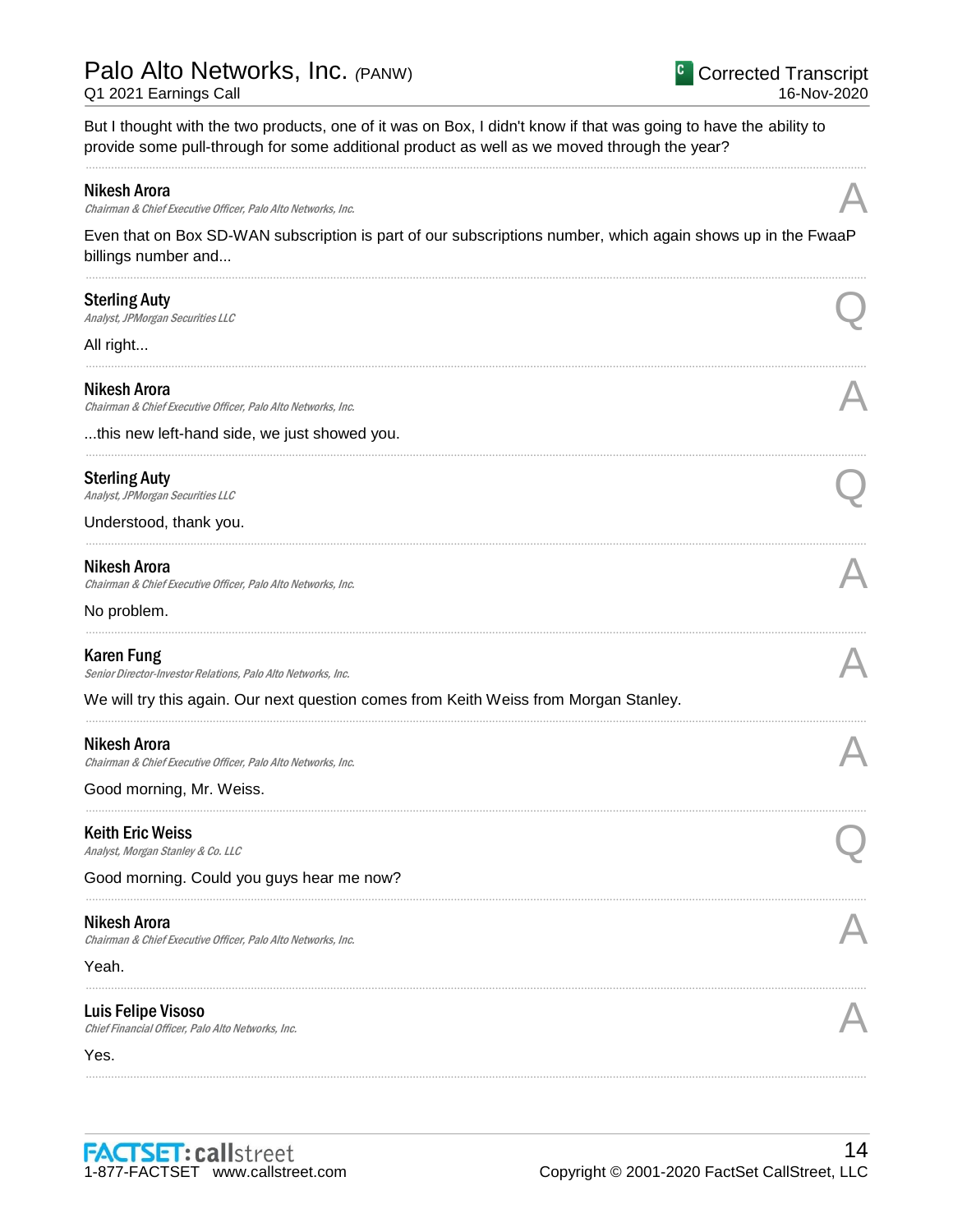**Keith Eric Weiss**<br>Analyst, Morgan Stanley & Co. LLC **Keith Eric Weiss**<br>Analyst, Morgan Stanley & Co. LLC  $\bigotimes$ 

Excellent. So thank you for taking the question, bearing with me and my technical difficulties. Very nice quarter. Love the expansive disclosure. I think it's a really good view on the overall business. I wanted to dig a little bit more onto the firewall side of the equation.

I think what came as surprise guys is both the growth in sort of the overall customer base, I think it was up 8,000 on a year-on-year basis, as well as sort of the overall kind of billings growth in that business. Could you talk to us a little bit about, one, kind of where the customers are coming from, how you guys are expanding that overall firewall base? And then two, what are the kind of vectors of growth we should be thinking about on a goingforward basis? Like where are we in terms of subscriptions per customer? How far can that go on a going-forward basis as well as kind of like the virtual versus physical mix? Like how much further is that taking up your spending per customer?

......................................................................................................................................................................................................................................................

#### Nikesh Arora

Chairman & Chief Executive Officer, Palo Alto Networks, Inc.

Yeah, I think Keith, the best way to think about it is that the software side of that business continues to see strong growth. The SASE pieces, the Prisma Access pieces, the SD-WAN capability and CloudGenix, that is also where we capture our subscription growth. Our subscriptions have gone from four to eight.

We just launched DLP, which is getting sort of lots of interesting – sort of lot of interest from our existing customers. IoT, which is very early still for us, is also getting a lot of interest from our customers.

SD-WAN ends up being part of a larger SD-WAN sort of infrastructure deal where they will turn on the SD-WAN capability in the firewall, and then they will also buy pure SD-WAN with CloudGenix and the architectures' work, so they work together. So we expect most of the growth is going to come from the software side of the house.

As we shared, the VMs have gone over 10,000 customers. We've seen a lot of interest and activity there in the VM space. As we highlighted, we've launched the 5G capability, containerized firewall 5G capability, which is unique in the industry. We're going back to our service provider partners and saying, look, this is what you need to get 5G done right and to help your customers leverage 5G use cases that you're deploying. So I expect a lot of the growth should come in the software side.

The hardware customers are mostly refresh and some are our existing customers. In some cases, you'll see people go away from legacy vendors who provide hardware firewalls, sometimes we'll see hardware wins which come as part of an overall platform deal, where people want to deploy the entire Palo Alto blueprint across their infrastructure. So hardware is harder than software, especially in the current environment.

......................................................................................................................................................................................................................................................

......................................................................................................................................................................................................................................................

......................................................................................................................................................................................................................................................

# Keith Eric Weiss

**Keith Eric Weiss**<br>Analyst, Morgan Stanley & Co. LLC  $\bigotimes$ 

Got it. Excellent. Super helpful. Thank you.

#### Karen Fung

Senior Director-Investor Relations, Palo Alto Networks, Inc.

Our next question comes from Fatima Boolani from UBS.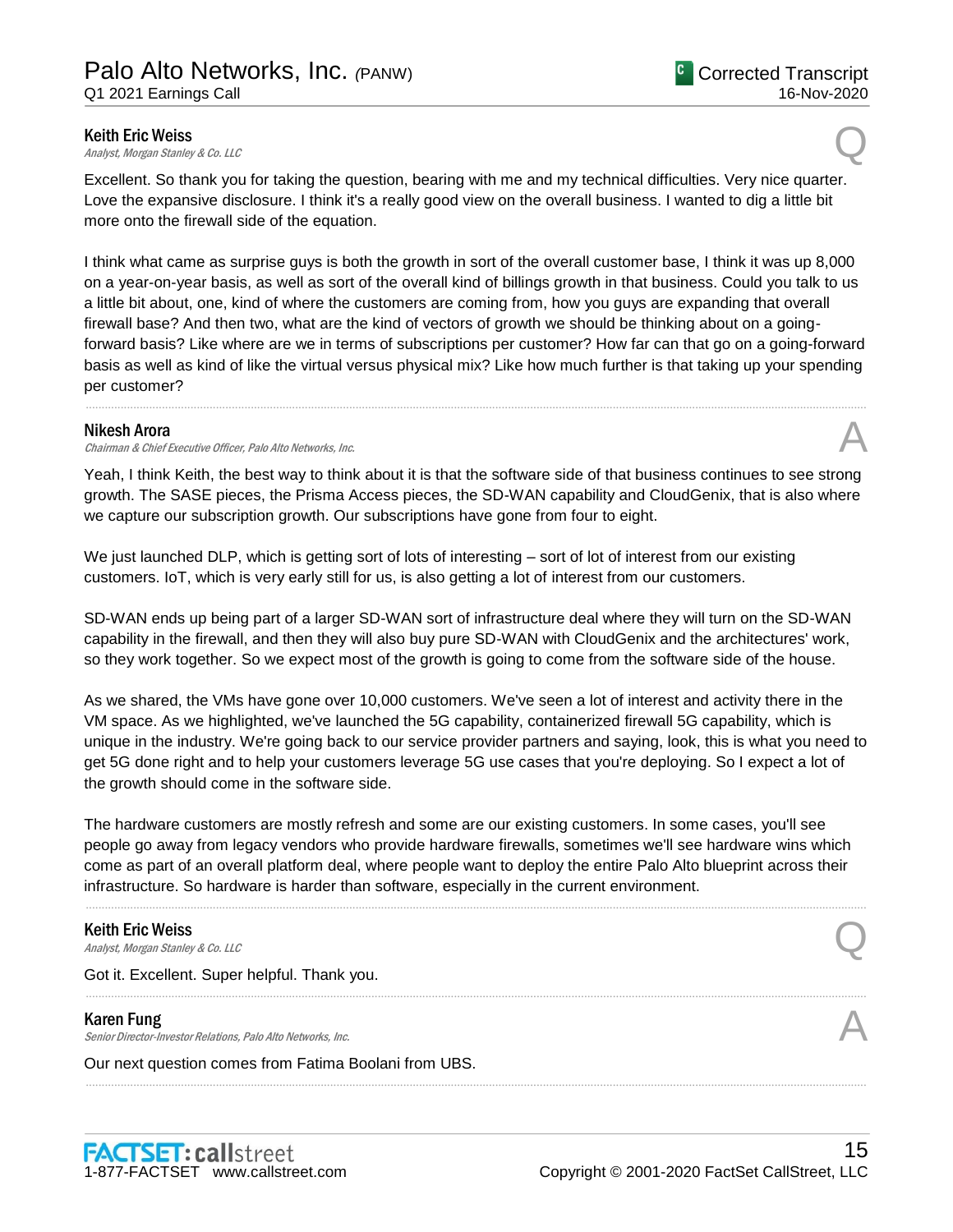Q1 2021 Earnings Call

# **Fatima Boolani**<br>Analyst, UBS Securities LLC **Fatima Boolani**<br>Analyst, UBS Securities LLC

Good morning. Thank you for taking the questions. Can you hear me?

#### Nikesh Arora

Chairman & Chief Executive Officer, Palo Alto Networks, Inc.

Just for you because you didn't believe that we were growing a business on the other side.

**Fatima Boolani**<br>Analyst, UBS Securities LLC **Fatima Boolani**<br>Analyst, UBS Securities LLC

I could see that. Thank you for that. I'll keep it tight. Nikesh, if I can ask you to put Amit's hat on for a second. Into fiscal 2021, you're going to have an even bigger portfolio than you did in fiscal 2020. So I'm wondering if you can speak to or at least quantify to what extent enterprise adoption agreements or enterprise licensing style agreements are becoming a bigger part of your overall sales motion, particularly as you look to drive more nextgen solution adoption activity?

......................................................................................................................................................................................................................................................

......................................................................................................................................................................................................................................................

......................................................................................................................................................................................................................................................

#### Nikesh Arora

**Nikesh Arora**<br>Chairman & Chief Executive Officer, Palo Alto Networks, Inc. And the comparation of the chairman & Chief Executive Officer, Palo Alto Networks, Inc.

The enterprise agreements typically kick in stronger in renewals than in the first phases of our deal. So a lot of the deal – a lot of the original – the early business comes as on a product-by-product basis until we get to a scale where customers is, wait a minute, it makes much more sense for me to go consolidate all this stuff. Rarely you'll see somebody walking and say I want to do a \$20 million, \$30 million deal, and let's go rip out everything in our infrastructure and replace with Palo Alto Networks. We see that it happens incrementally over time with our customers as they get one product, they enjoy it, they get the next set of products. And we've seen that happen on a recurring basis in the last 2, 2.5 years I've been here.

We expect they will continue to be important. But they typically kick in a renewal. So we have reasonably good visibility as to which customers are up for renewal, where it makes sense for them to be pitched enterprise agreement. But they play their fair role in our renewal capability while we make sure that our teams understand that you cannot just renew somebody and call it an enterprise agreement. There has to be a significant amount of up-sell and deployment of new products into the customer base before it qualifies for enterprise agreement. And his hat is a little smaller. I tried on the weekend.

......................................................................................................................................................................................................................................................

......................................................................................................................................................................................................................................................

#### Karen Fung

Senior Director-Investor Relations, Palo Alto Networks, Inc.

Our next question comes from Jonathan Ho from William Blair.

#### Jonathan Ho

**Jonathan Ho**<br>Analyst, William Blair & Co. LLC

Hi. Good morning and congrats on the strong results. I just wanted to start out with getting a sense for how the integration with CloudGenix is going and maybe what the initial customer feedback has been with the combined products? Thank you.

......................................................................................................................................................................................................................................................

#### Nikesh Arora

Chairman & Chief Executive Officer, Palo Alto Networks, Inc.

I'm going to have my friend, Lee Klarich answer that question since he's been sitting and smiling. Go ahead, Lee.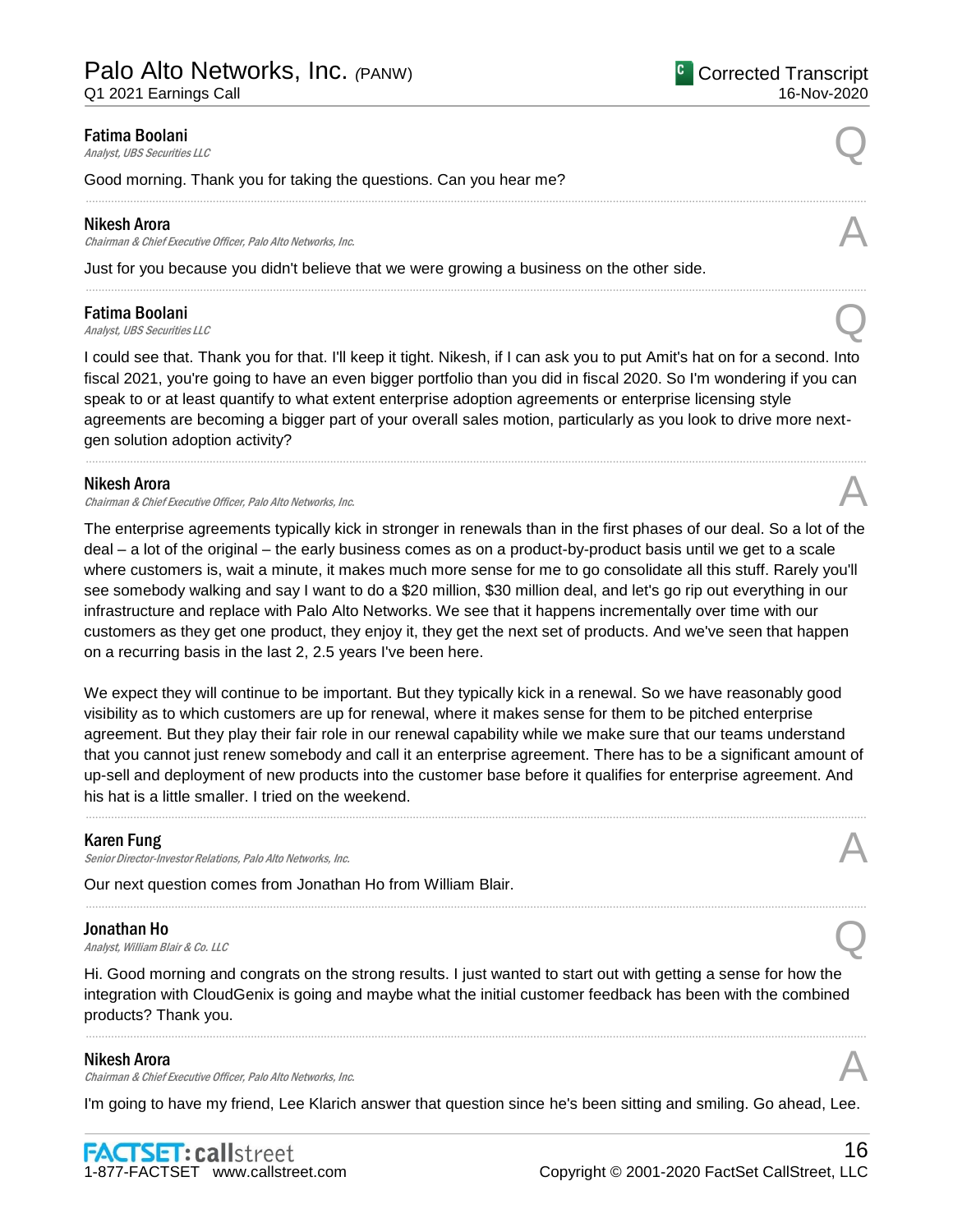**Lee Klarich**<br>Chief Product Officer. Palo Alto Networks. Inc. **Lee Klarich**<br>Chief Product Officer, Palo Alto Networks, Inc.

Thank you, Nikesh. Good question, Jonathan. What we've seen in the SD-WAN space in particular is even though it provides obviously a lot of value to customers, it still can be very clunky. It can still be very difficult to roll out, deploy, operationalize. And obviously with our approach to CloudGenix, we think we address many of those challenges. But further the integration with Prisma Access, where we can also deliver the cloud network and integrate those two together, and as you heard Nikesh say earlier, we recently introduced an ability for those to be deployed with basically one-click integration. And so all of that combination that we bring together as SASE is starting to resonate with our customers, and we see that as the future architecture for how customers are going to connect their branch offices, remote sites to a cloud on their network with cloud security and address those deployment challenges while gaining the best security they can.

......................................................................................................................................................................................................................................................

......................................................................................................................................................................................................................................................

#### Karen Fung

Senior Director-Investor Relations, Palo Alto Networks, Inc.

Our next question comes from Brian Essex from Goldman Sachs.

### Brian Essex

**Brian Essex**<br>Analyst, Goldman Sachs & Co. LLC

Hey, good morning. And thank you for taking the question. Thank you from me as well on additional metrics around NGS, it's really helpful. I know investors have been waiting a while for that. Maybe Nikesh or Luis, how should we think about two things, one, the gross margin progression, is that just a function of the delivery on cloud infrastructure? And then, two, seasonality, so comparing this to your overall business from a margin perspective, what rate might this business be in parity with the rest of the business? And then from a seasonality perspective, I noticed that billings were seasonal this quarter, similar to the larger business, how do we think about that on a go-forward basis? Thank you.

......................................................................................................................................................................................................................................................

#### Luis Felipe Visoso

Luis Felipe Visoso<br>Chief Financial Officer, Palo Alto Networks, Inc. And The Chief Chief Financial Officer, Palo Alto Networks, Inc.

Yeah. I think we – to the second part of your question, we will always see a little bit of seasonality with Q4 being stronger than Q1, right? So that would be kind of normal. In terms of gross margin, yes, we have strong plans, as you would imagine. And as Nikesh mentioned, we do expect to get very competitive gross margins over the next few years. We have very clear plans that include efficiencies in our cloud and AI business, so you should expect that business to significantly improve over time. And as I said, we have very concrete plans to achieve that.

......................................................................................................................................................................................................................................................

......................................................................................................................................................................................................................................................

## Brian Essex

**Brian Essex**<br>Analyst, Goldman Sachs & Co. LLC

Is it maybe just on infrastructure side? Or is there something else driving that margin?

#### Nikesh Arora

Chairman & Chief Executive Officer, Palo Alto Networks, Inc.

As I mentioned, Brian, on the last call, the two largest parts of the gross margin are clearly are cloud infrastructure pieces. And we have worked hard both in Lee's team and in Luis' efforts of trying to reduce those cost down. And we have a very clear line of sight as to how and when those costs will go down, so we're very comfortable saying that those gross margins should improve significantly in the next two to three years. That's one part of it.





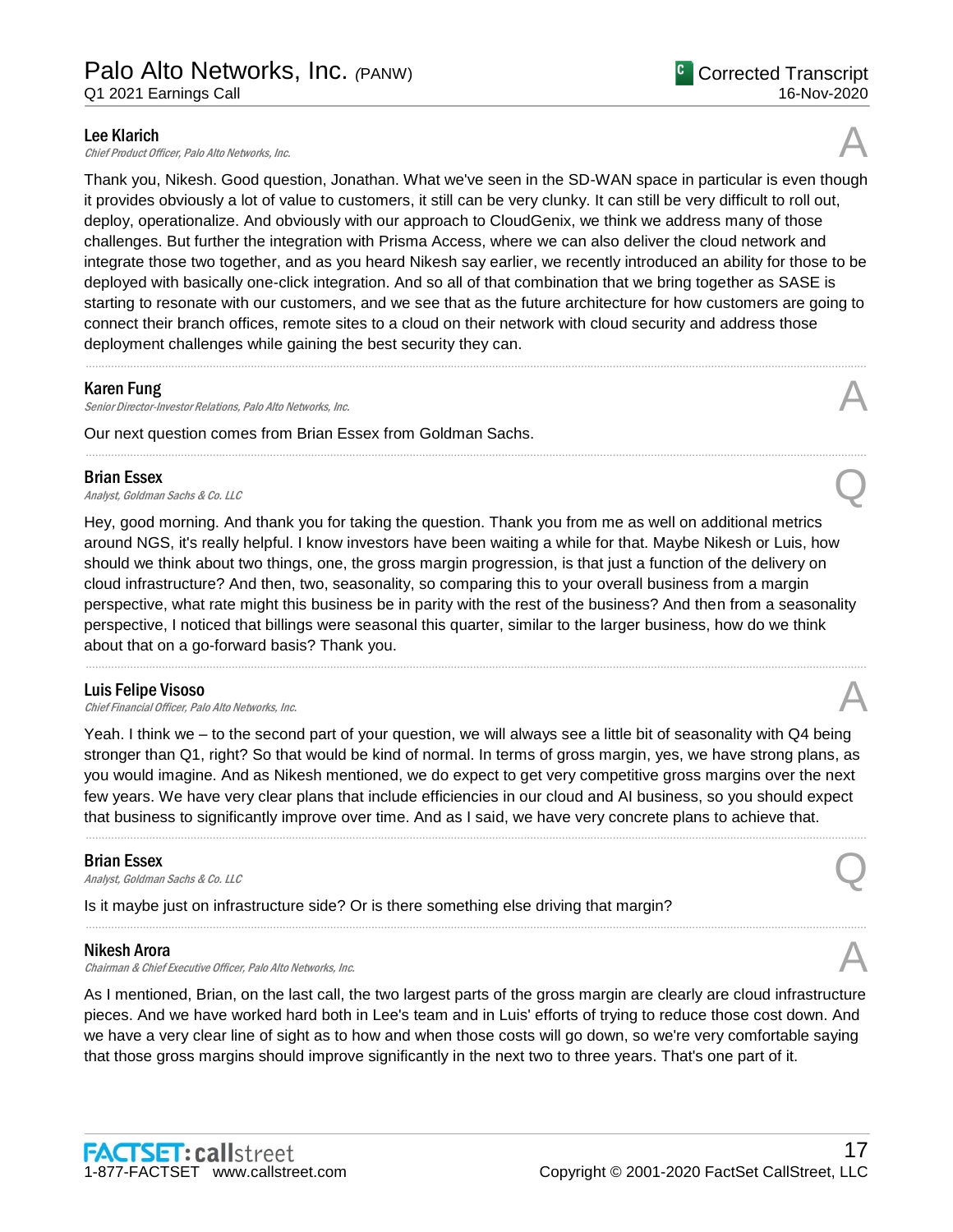# Palo Alto Networks, Inc. *(*PANW)

Q1 2021 Earnings Call

Corrected Transcript 16-Nov-2020

The other part is, as you know, this is the revenue against cost metric and revenue comes in ratably, the costs come in front-loaded fore customer accept. Our deployment costs and customer deployment requirement is like we have to deploy \$1 million deal in two months right now, our cost at the point of the deal is now the \$1 million come over three years. So you will see as that business scales, the customer success pieces and the [ph] pre gross – (00:45:26) gross margin numbers become relatively smaller compared to the total revenue side, but that also gives you a natural margin progression in the right direction.

......................................................................................................................................................................................................................................................

......................................................................................................................................................................................................................................................

......................................................................................................................................................................................................................................................

### Brian Essex

**Brian Essex**<br>Analyst, Goldman Sachs & Co. LLC

Fair enough. Thank you.

#### Karen Fung

Senior Director-Investor Relations, Palo Alto Networks, Inc.

Our next question comes from Philip Winslow from Wells Fargo.

#### Philip Winslow

**Philip Winslow**<br>Analyst, Wells Fargo Securities LLC

Great. Thanks for taking my questions and again thanks for the added transparency in terms of the disclosure. Obviously, it's a very strong quarter and a lot of very positive metrics here. One that really stood out to me was on Prisma Cloud, the customers using compute, [ph] shifting to web (00:45:57) security is something that we've been focused on for a while. But it feels like that's hitting an inflection point. So I guess a question for Nikesh and Lee, what are you hearing from customers about sort of adoption of computes or understanding of sort of the evolution of security on the cloud?

......................................................................................................................................................................................................................................................

#### Lee Klarich

**Lee Klarich**<br>Chief Product Officer, Palo Alto Networks, Inc.

I think we've maybe mentioned before the – I think a lot of early cloud adoption from enterprises was sort of more lift and shift. We saw, take an application from the data center and simply move it to the cloud without rearchitecting it, without leveraging a lot of the benefits of the cloud. And the more mature companies, from a cloud perspective, are now taking more of a cloud-native approach. And those cloud-native approaches sometimes is obviously leveraging services, but one of the key aspects is increasingly using containerized security architectures and deployment architectures.

Interestingly enough, that also sometimes comes back on-premise as well. And so as there is a greater and greater usage of containerized architectures, cloud-native architectures, the Prisma Cloud compute security capabilities become very important. And this, obviously, for us, comes from the acquisition of Twistlock we made about 1.5 years ago. And at the time it was best-in-class. We continue to invest in it and continue to receive great feedback from our customers when they do take advantage of it.

......................................................................................................................................................................................................................................................

......................................................................................................................................................................................................................................................

#### Philip Winslow

**Philip Winslow**<br>Analyst, Wells Fargo Securities LLC

Great. Thanks, team. Keep up with the great work.

Lee Klarich **Lee Klarich**<br>Chief Product Officer, Palo Alto Networks, Inc.

Thanks, Phil.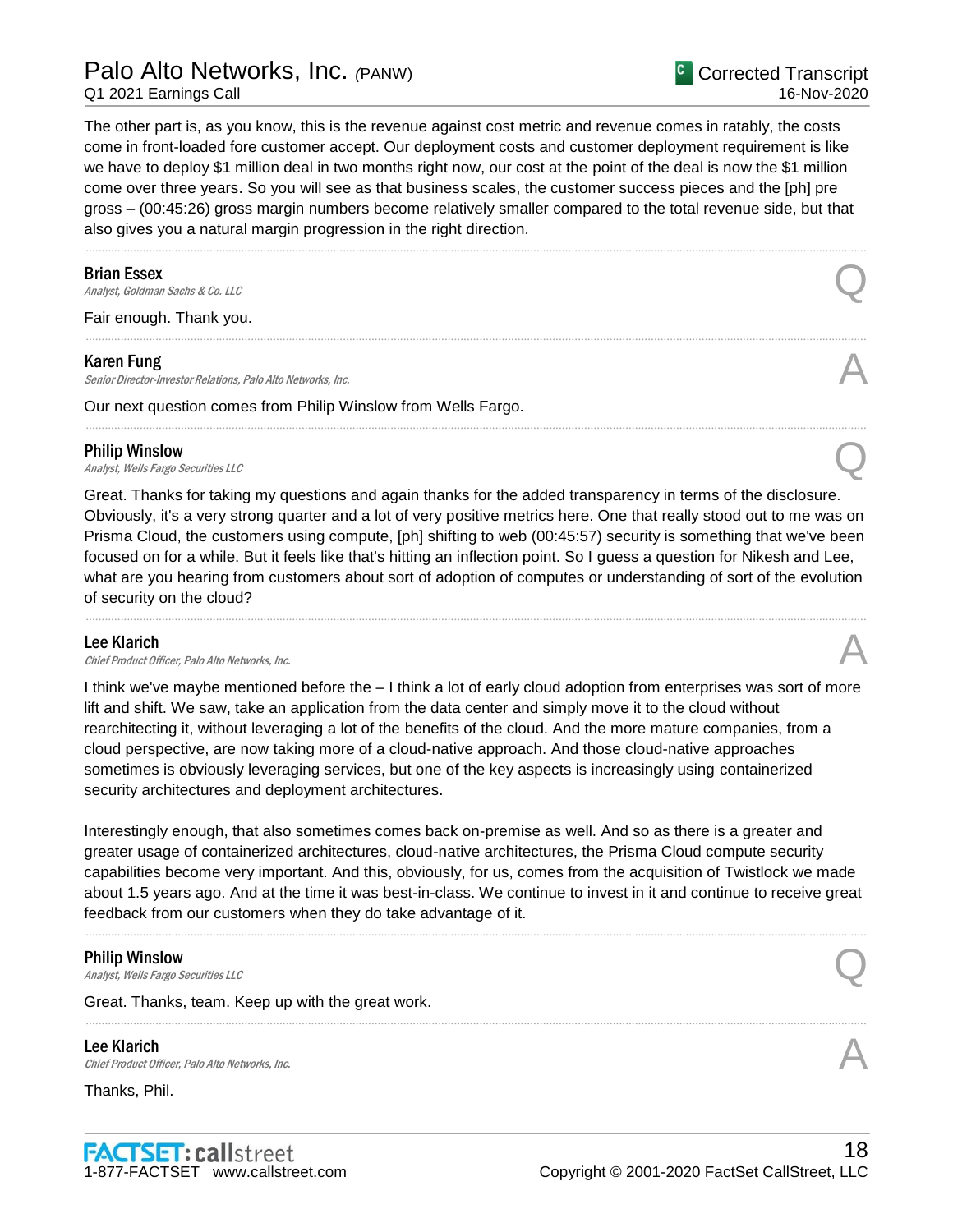Q1 2021 Earnings Call

| <b>Nikesh Arora</b><br>Chairman & Chief Executive Officer, Palo Alto Networks, Inc. |  |
|-------------------------------------------------------------------------------------|--|
| Thanks.                                                                             |  |
| <b>Karen Fung</b><br>Senior Director-Investor Relations, Palo Alto Networks, Inc.   |  |
| Our next question comes from Gray Powell from BTIG.                                 |  |
| <b>Gray Powell</b><br>Analyst, BTIG LLC                                             |  |
| Great. Thanks. Can you hear me okay?                                                |  |
|                                                                                     |  |

#### Nikesh Arora

Chairman & Chief Executive Officer, Palo Alto Networks, Inc.

Yes.

# Gray Powell Gray Powell  $\bigodot$ <br>Analyst, BTIG LLC

Cool. So yeah, I maybe want to go back to an earlier question on the core firewall side. How should we think about attached subscription growth on the core firewall side? Because I think you have four new subscriptions, some of them seem to be getting pretty good traction. You've introduced a higher cost premium support to your – but at the same time, product revenue growth is flattening out, which means that the installed base the subscription's going to attach to is flattening out. So I'm just trying to think like how those two things should net against each other?

......................................................................................................................................................................................................................................................

......................................................................................................................................................................................................................................................

#### Nikesh Arora

Chairman & Chief Executive Officer, Palo Alto Networks, Inc.

Well, they shouldn't net against each other because you see the four new subs that we've added, we believe, should be applicable to majority of our customers. And most of our customers don't have them. I mean the one which has seen some traction, which we talked about last quarter, was our DNS security sub, which has penetrated over 5% or 6% of our base. So we expect there is still a lot of runway in the new subscriptions to be able to penetrate our base of 70,000 plus firewall customers. So we don't think that that should all be on top of the product base that we have out there.

And whilst product revenues are flat, our install base continues to rise because this is a onetime sale. Every time we sell, it's to, hopefully, a new set of customers. And over time, some of them renew. So I think you're still seeing customer acquisition as is evident from the 8,000 new customers we have between last year and this year. All those are prime candidates for subscriptions that get attached. In addition to that, some of these customers, whilst they might be flat on product revenue, they're deploying Prisma SASE or Prisma Access, also deploying VMs where VMs and Prisma Access also allow you to attach subscriptions. The subscriptions are not specific only to our hardware business. You can get as of soon DLP with Prisma Access. You can get IoT with Prisma Access. So our subscriptions go past. They apply not only to the 70,000 hardware customers, they apply to a significant part of our 10,000 software virtual firewall customers or 1,000 Prisma SASE customers.

......................................................................................................................................................................................................................................................

# Gray Powell Gray Powell  $\bigodot$ <br>Analyst, BTIG LLC

**FACTSET: callstreet** 1-877-FACTSET www.callstreet.com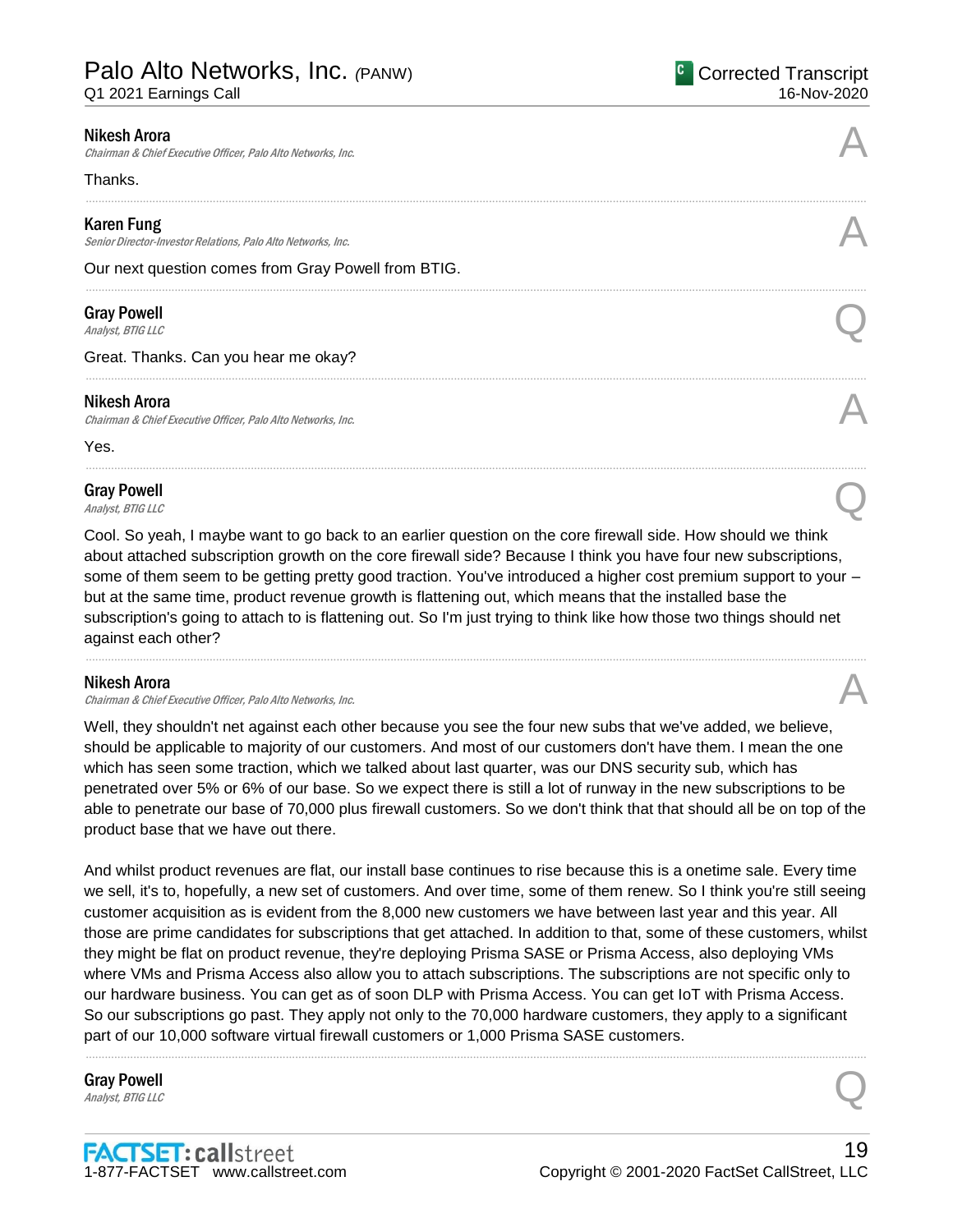# Palo Alto Networks, Inc. *(*PANW)

Q1 2021 Earnings Call

Got it. That's really helpful. Did you say DNS is already at 5% to 6% penetration? I thought that's only been out like a year.

......................................................................................................................................................................................................................................................

......................................................................................................................................................................................................................................................

......................................................................................................................................................................................................................................................

......................................................................................................................................................................................................................................................

......................................................................................................................................................................................................................................................

......................................................................................................................................................................................................................................................

......................................................................................................................................................................................................................................................

| Nikesh Arora |  |
|--------------|--|
|--------------|--|

Nikesh Arora<br>Chairman & Chief Executive Officer, Palo Alto Networks, Inc.

About 18 months. Yeah, I'd say we said 3,000 last quarter – 3,000 I think my math says is approximately...

Lee Klarich<br>Chief Product Officer, Palo Alto Networks, Inc. **Lee Klarich**<br>Chief Product Officer, Palo Alto Networks, Inc.

Your math is good.

### Nikesh Arora

Chairman & Chief Executive Officer, Palo Alto Networks, Inc.

My math is good. Yeah.

# Gray Powell Gray Powell  $\bigodot$ <br>Analyst, BTIG LLC

Okay. Thanks.

### Nikesh Arora

Chairman & Chief Executive Officer, Palo Alto Networks, Inc.

Early in the morning or just trying to make sure, 5% was right.

## Karen Fung

Senior Director-Investor Relations, Palo Alto Networks, Inc.

Our next question comes from Andy Nowinski from D.A. Davidson.

# Andrew James Nowinski Andrew James Nowinski<br>
Analyst, D. A. Davidson & Co.

Hey, great. Thank you. Congrats on a good start to fiscal 2021. At a high-level question, when you look at the thousands of new customers you added this quarter, I'm curious what percentage started with just your cloud AI products? Or do most customers start with the Network Security products? I'm just trying to get a better understanding of which one is driving new logo growth? Thanks.

......................................................................................................................................................................................................................................................

### Nikesh Arora

Chairman & Chief Executive Officer, Palo Alto Networks, Inc.

Yeah. My CFO will not let me tell you the number – of exact number of new cloud AI customers. But I will tell you, there's a significant part of the – both of the Fortune 100, Global 2000 base where they have no interest in some of our hardware products because these are born in the cloud companies or they're going to a cloud transformation. So we are seeing a reasonable number, a significant number of customers be our first-time customers in Prisma Cloud, customers who had no interest in buying a firewall because many of them don't have a substantive data center, but they have a cloud presence because that's kind of what they chose to go with. And now with the eight modules, seven modules we provide in Prisma Cloud, they find it interesting to go down that platform route.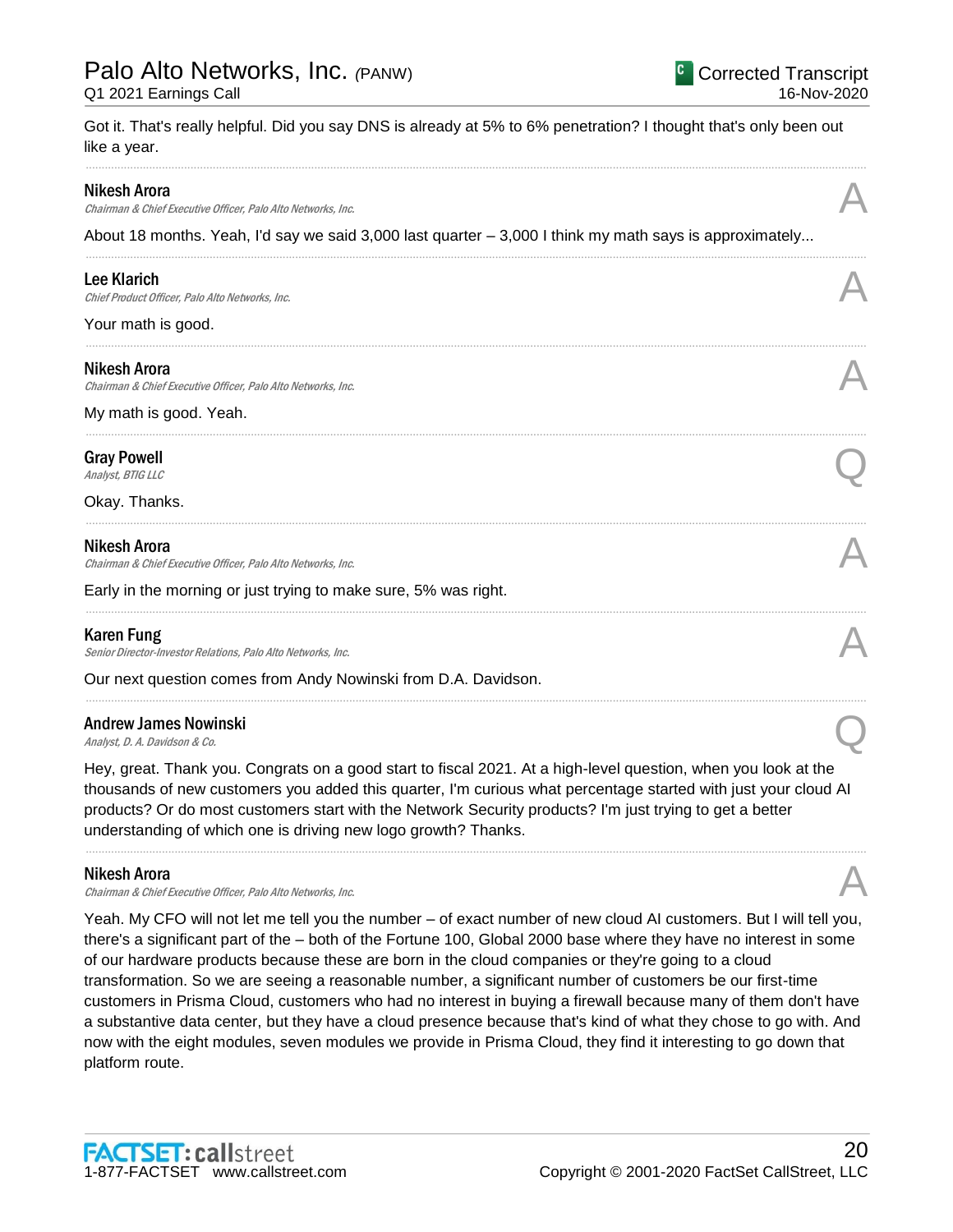Many of our customers who are on the defense side or the financial services side where we've not had such a strong presence are getting – we're seeing renewed interest both in the cloud transformation as well as the data collection capabilities, Cortex XDR and hopefully, Expanse in the future. So we're seeing a new set of customers we're able to address with our cloud AI solutions, which we were not able to address with the hardware capabilities.

| <b>Andrew James Nowinski</b><br>Analyst, D. A. Davidson & Co.                     |  |
|-----------------------------------------------------------------------------------|--|
| Thanks, Nikesh.                                                                   |  |
| Nikesh Arora<br>Chairman & Chief Executive Officer, Palo Alto Networks, Inc.      |  |
| You bet.                                                                          |  |
| <b>Karen Fung</b><br>Senior Director-Investor Relations, Palo Alto Networks, Inc. |  |
| Our next question comes from Saket Kalia from Barclays.                           |  |
| <b>Saket Kalia</b><br>Analyst, Barclays Capital, Inc.                             |  |
| Okay. Hey, good morning. Can you hear me okay?                                    |  |
| Nikesh Arora<br>Chairman & Chief Executive Officer, Palo Alto Networks, Inc.      |  |
| Yes, Saket. How are you?                                                          |  |
|                                                                                   |  |

#### Saket Kalia

Saket Kalia  $A_{nab}$ st, Barclays Capital, Inc.  $\bigodot$ 

Okay. Excellent, good Nikesh. How are you? Luis, maybe for you, maybe just shifting gears to profitability for a second. I think the operating margin guide for fiscal 2021 is going up slightly. And I believe that, too, is consolidating the Expanse cost base. Maybe the first part of the question, am I thinking about that right?

And then secondly, more strategically, longer term on that cloud and AI business, who do you sort of benchmark yourself against in terms of where that profitability can go long-term?

......................................................................................................................................................................................................................................................

**Luis Felipe Visoso**<br>Chief Financial Officer, Palo Alto Networks, Inc. Luis Felipe Visoso<br>Chief Financial Officer, Palo Alto Networks, Inc. And The Chief Chief Financial Officer, Palo Alto Networks, Inc.

Yeah. So your first question, yes, margin is up slightly year-over-year. So yes, we're raising our guidance on margins. So you're right. And you're also right, our fiscal year margin is impacted by Expanse, which we basically offset all of that, right? So we factored that in and we covered the cost. And even though – even despite of that, we're going up.

And yes, we're benchmarking ourselves against the best you have in the market, right? And we want to get towards those margins as well. And we think it's very reasonable to do that. As we gain scale and as we deliver the savings that we talked just a few minutes ago, right, some of the savings that we are working with Lee and his team and some of the savings that we think we can get just as we gain more scale. So that should clearly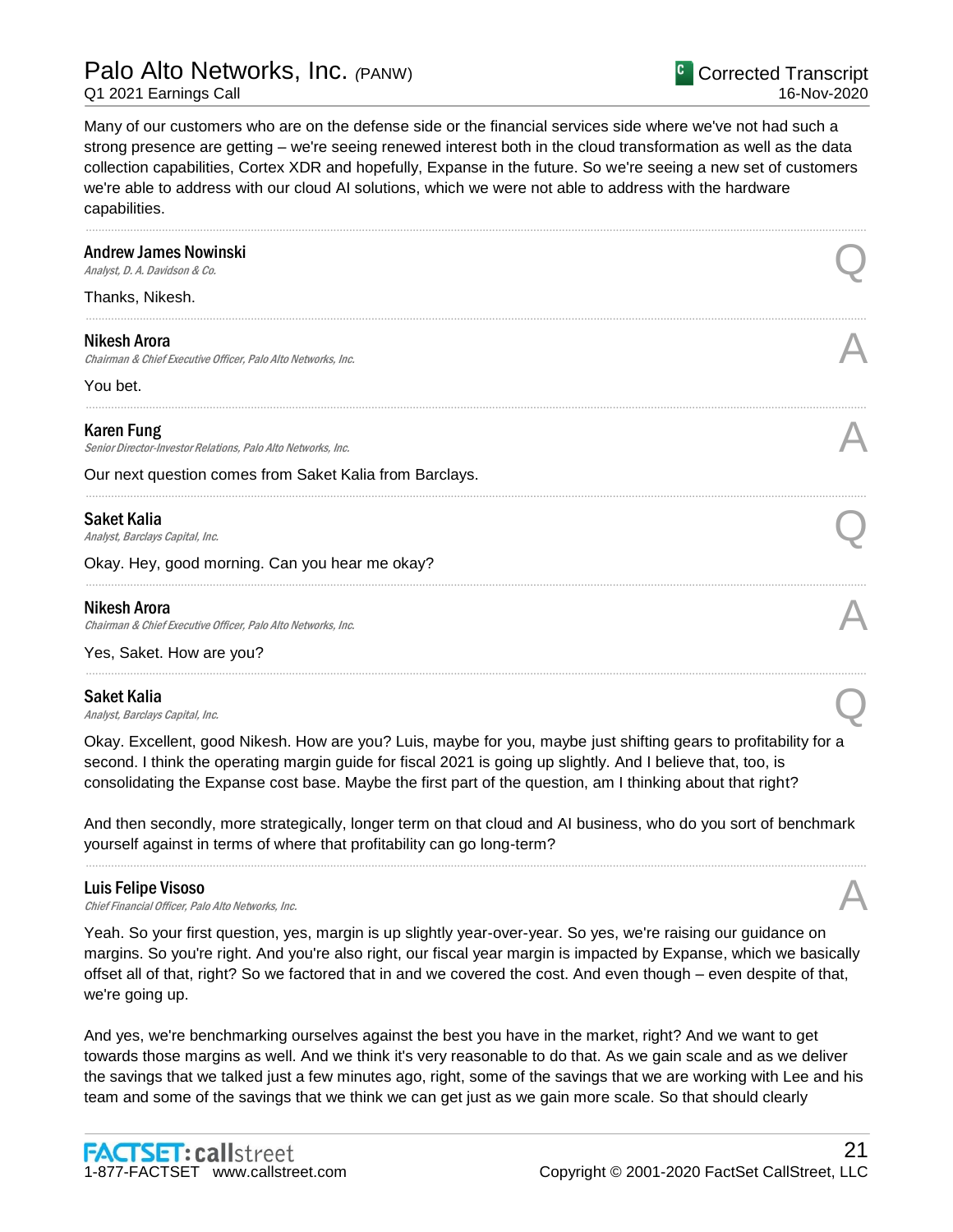improve. But that's kind of where we're going. Now, think about some of the best-in-class companies out there, and that's what we're benchmarking against to deliver.

......................................................................................................................................................................................................................................................

#### Nikesh Arora

Nikesh Arora<br>Chairman & Chief Executive Officer, Palo Alto Networks, Inc.

Yeah. Saket, just to add to that, and this is not a reporting question. Part of the reason we wanted to make sure you understand this split and the difference in the two businesses is we want to reinforce that our firewall business is as good as any other firewall business out there in the industry, because I got calls about, hey, you're seeing an overall decline in gross margin, is that because your firewall is under pressure? No, it's not.

I think the other part I want to make sure you see is that and it's kind of like maybe we're too inward looking, but it's very hard to build a \$735 million ARR business from scratch in 18 months. I want to show you that we're building that business in parallel to continuing to focus on the firewall business. And to an extent, the overall gross margin and operating margin are somewhat not fully in our control as management. And we want to show you the reason that we're investing on the right-hand side is because we can drive that ARR growth at very high double digit for a longer period of time.

For that, we need to continue to invest. And we're just showing that when we invest, you'll see the transparency where we're investing, where we're not investing, where we're leveraging and showing you expansion where we're continuing to invest. We're investing in builds, obviously, not to the same levels. Prisma SASE is a brandnew product category for us in our firewall business.

And to be honest, I will tell you this, in two years from now when you look back, you'll say, yeah, you guys did a great job transforming your business to hardware to software because there's a high probability the industry starts to slow down on hardware because people realize they're moving faster than network transformation and cloud transformation. And when that happens, you need two years of prep work to get there.

......................................................................................................................................................................................................................................................

......................................................................................................................................................................................................................................................

......................................................................................................................................................................................................................................................

......................................................................................................................................................................................................................................................

**Saket Kalia**<br>Analyst, Barclays Capital, Inc. Saket Kalia  $A_{nab}$ st, Barclays Capital, Inc.  $\bigodot$ 

Very helpful. Thanks, guys.

#### Nikesh Arora

Chairman & Chief Executive Officer, Palo Alto Networks, Inc.

No problem.

### Karen Fung

Senior Director-Investor Relations, Palo Alto Networks, Inc.

Our next question comes from Patrick Colville from Deutsche Bank.

# Patrick Colville Patrick Colville<br>Analyst, Deutsche Bank

Hey, there. Thanks again for the new disclosures, kind of echo the others, I mean absolutely awesome to see that. So I just wanted to circle back to Fatima's question about enterprise agreements. So can you just help us understand, I guess, at Palo Alto Networks, what you define as an enterprise agreement versus just a kind of regular multi-product deal?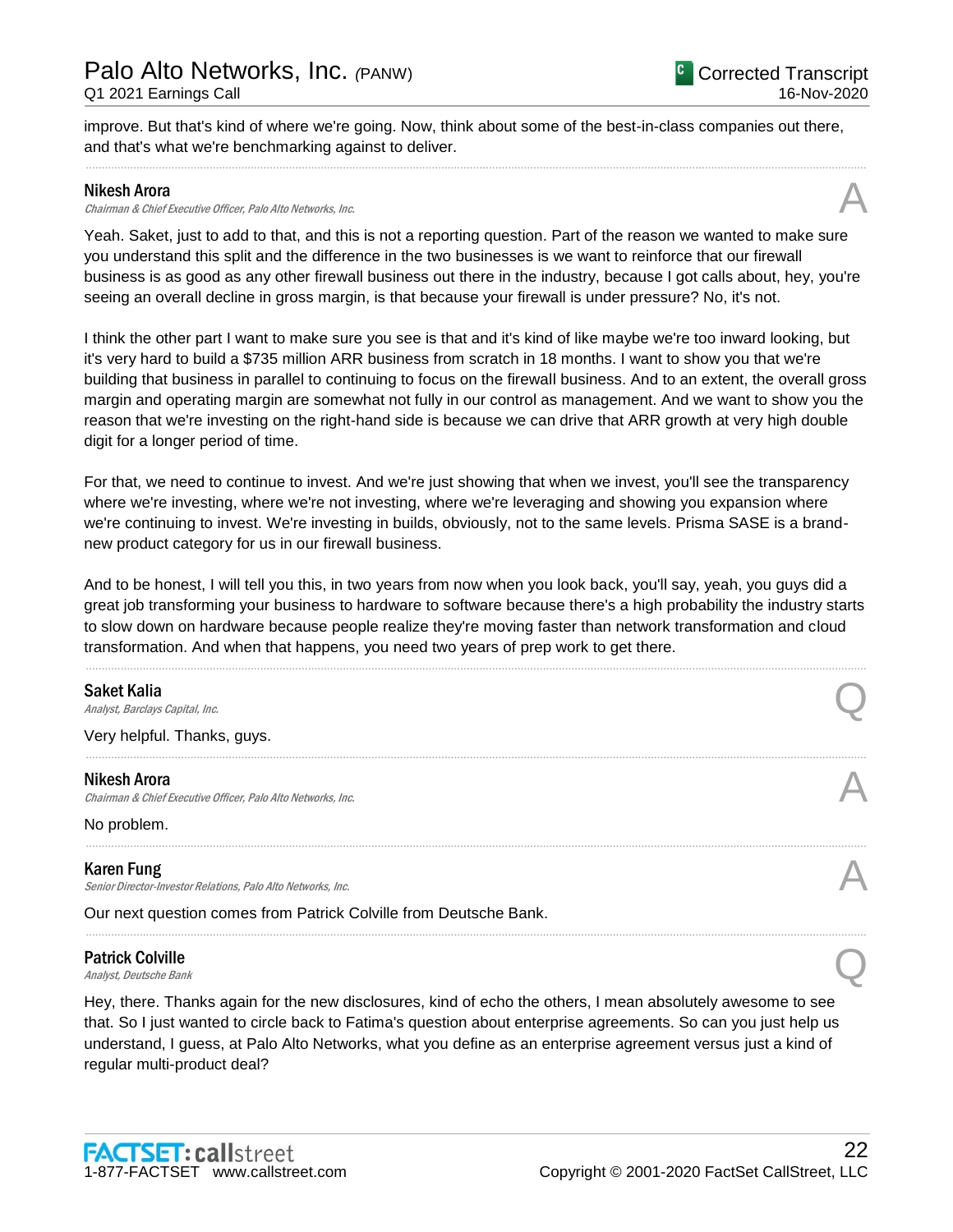# Palo Alto Networks, Inc. *(*PANW)

And the reason I ask is because, we know in our conversations with resellers, we're hearing Palo Alto and enterprise agreement a lot more. So I guess – and I guess the second part of my question is, is there any disclosure you can give us around what proportion of billings are from enterprise agreements? Thank you.

#### Nikesh Arora

Chairman & Chief Executive Officer, Palo Alto Networks, Inc.

Thanks, Patrick. Thank you for the congratulations. And first and foremost, I'm looking at Lee, just to confirm, what I'm going to say is that, we have no enterprise agreements where we blend cloud AI and network security.

......................................................................................................................................................................................................................................................

......................................................................................................................................................................................................................................................

......................................................................................................................................................................................................................................................

### Lee Klarich

**Lee Klarich**<br>Chief Product Officer, Palo Alto Networks, Inc.

Correct? We don't.

#### Nikesh Arora

Chairman & Chief Executive Officer, Palo Alto Networks, Inc.

So first and foremost, any of the cloud and AI stuff does not get bundled with our hardware deals or does not get bundled with our software deals. We probably have no enterprise agreements where we blend all of our Prisma SASE and hardware and software firewalls, we don't. So Prisma SASE deals are also independent of that.

So most of our enterprise agreements are still firewall plus subscription agreements, whether they're hardware and software and a subscription. There's still the agreements that have continued with Palo Alto Networks for the last 15 years.

None of the new stuff is included in enterprise agreements, because we don't believe that we have to create cross-product discounting to try and encourage customers to use them.

We want our new products to stand on their own, and be sold on their own, and be able to be on a consumption model, which is much more transparent and much easier to manage if they're not part of a large bundled discount deal. So that's answer number one.

Our enterprise deals refer the hardware plus subscription updates. So in that context, any customer who wants to do an enterprise agreement with us is probably an existing hardware customer with subscriptions, where they're going to buy more subscriptions and promise to buy more hardware from us over the next three years.

And that's why you do an enterprise agreement and say, hey, I'm going to go from 100 firewalls to 200 firewalls. If I paid you so much money for all your subscription in the next three years, can I have a deal? But I don't have to keep paying every time I buy a new firewall for subscription.'

So most of our enterprise deals take on the form of, if you commit to a large amount of hardware purchase, you can get a bundled price for subscriptions, which you don't have to pay incrementally for. That's the nature of our deals. Hence, our EAs are pretty much dependent on our hardware business.

And as I said, to a question earlier, that most of our EAs are based on renewal deals, because nobody walks in upfront saying, I want to buy the state of 1,000 firewalls tomorrow, sign me up. It's typically, I've got 200 more, I'm going to get 200 because I'm through a transformation of Palo Alto Networks, can I just re-up and get a renewal of a larger number if I commit to more hardware because I love your product.

......................................................................................................................................................................................................................................................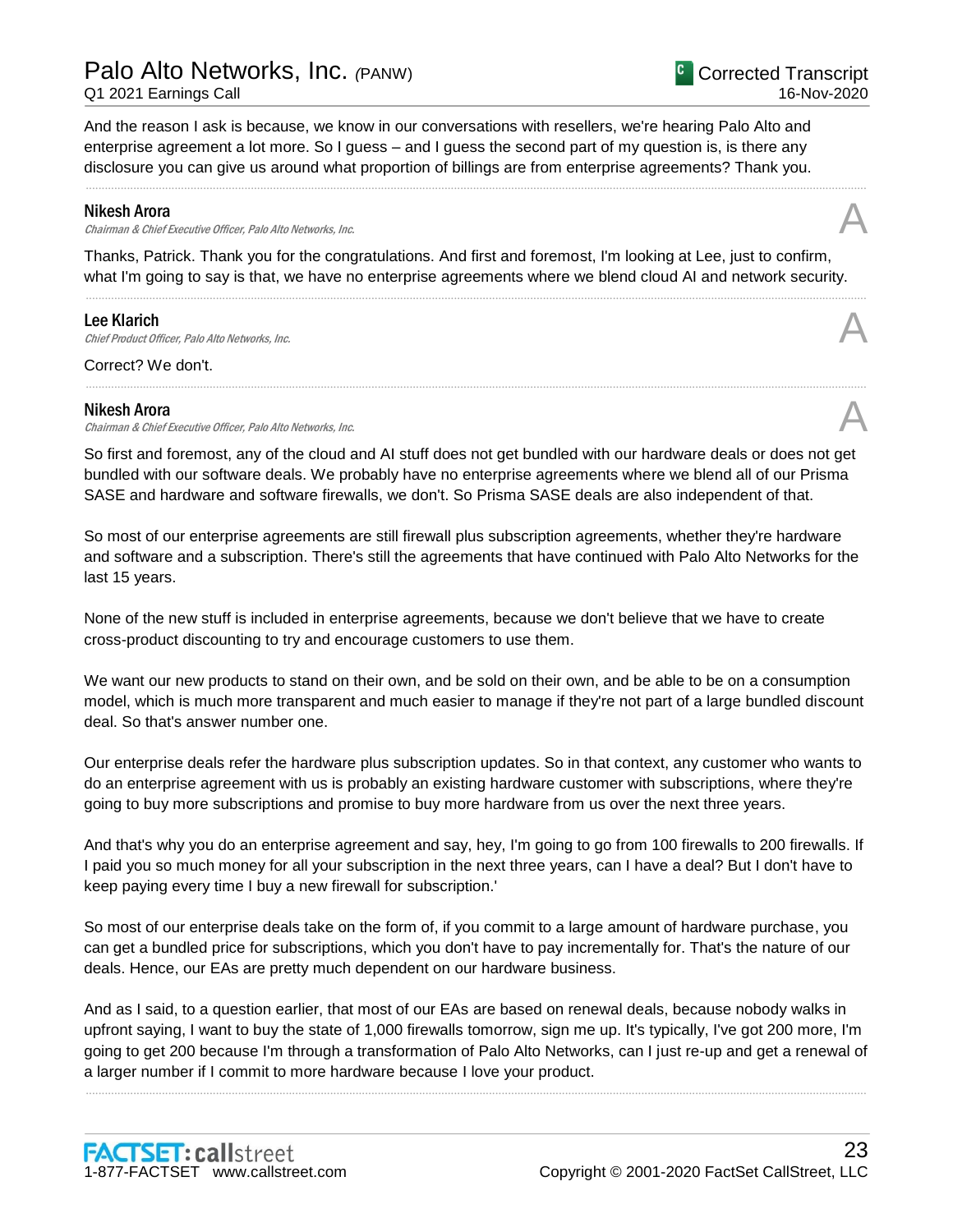Senior Director-Investor Relations, Palo Alto Networks, Inc.

Our next question comes from Matthew Hedberg from RBC.

#### Matthew Hedberg

**Matthew Hedberg**<br>Analyst, RBC Capital Markets LLC

Hi, guys. Thanks for taking my question. And I'll offer my congrats, again, disclosures are really, really helpful. I guess I have a question for Lee. In a post-COVID distributed world, I have to think DLP takes on a new level of importance.

......................................................................................................................................................................................................................................................

Can you talk a little bit more granular about how you guys differ in your approach to cloud DLP versus others? And how much of that is a new business, i.e., as a result of distributed work or increased cloud migration? Or how much of it is legacy DLP replacement?

......................................................................................................................................................................................................................................................

Lee Klarich<br>Chief Product Officer, Palo Alto Networks, Inc. **Lee Klarich**<br>Chief Product Officer, Palo Alto Networks, Inc.

Yeah. Thanks for the question, Matthew. If you look at the DLP market, it's been around for a long time. It hasn't changed a whole lot during that time. And it was therefore sort of designed and architected for a very on-prem world. It largely assumes that employees all show up to the office, applications are all in the data center and everything's sort of well contained. As you look at today's world, users are – employees are working from anywhere. Applications are increasingly running in the cloud and that legacy DLP on-prem architecture does not work as well anymore.

And so, what we've done is built a DLP service that runs in the cloud and then can connect into all the different enforcement points that are needed, whether that's one of our hardware devices in the data center or prem, whether that's Prisma Access, whether that's Prisma Cloud for cloud workload and storage security.

And so, we can take that single DLP cloud engine and integrate it with all of those enforcement points really designed for this new way in which networks are deployed, applications are deployed. And so, we think that's a very more appropriate architecture, and we're getting – it's early, but we're getting very positive feedback from our customers and interest in that approach.

......................................................................................................................................................................................................................................................

......................................................................................................................................................................................................................................................

......................................................................................................................................................................................................................................................

# **Matthew Hedberg**<br>Analyst, RBC Capital Markets LLC Matthew Hedberg  $\bigcap$  Analyst, RBC Capital Markets LLC

Thank you.

Karen Fung **Karen Fung**<br>Senior Director-Investor Relations, Palo Alto Networks, Inc.

Our next question comes from Rob Owens from Piper Sandler.

### Rob D. Owens

 $\bigcap_{\text{Analysis, Piper Sandler & Co.}}$ 

Good morning and thank you for taking my question. Given you're the first to report in October quarter on this really early Monday morning, I was curious if you can give us kind of a broader read in terms of what's going on internationally? It looked like domestic was strong, but rest of the world growth rates ticked down a little bit versus



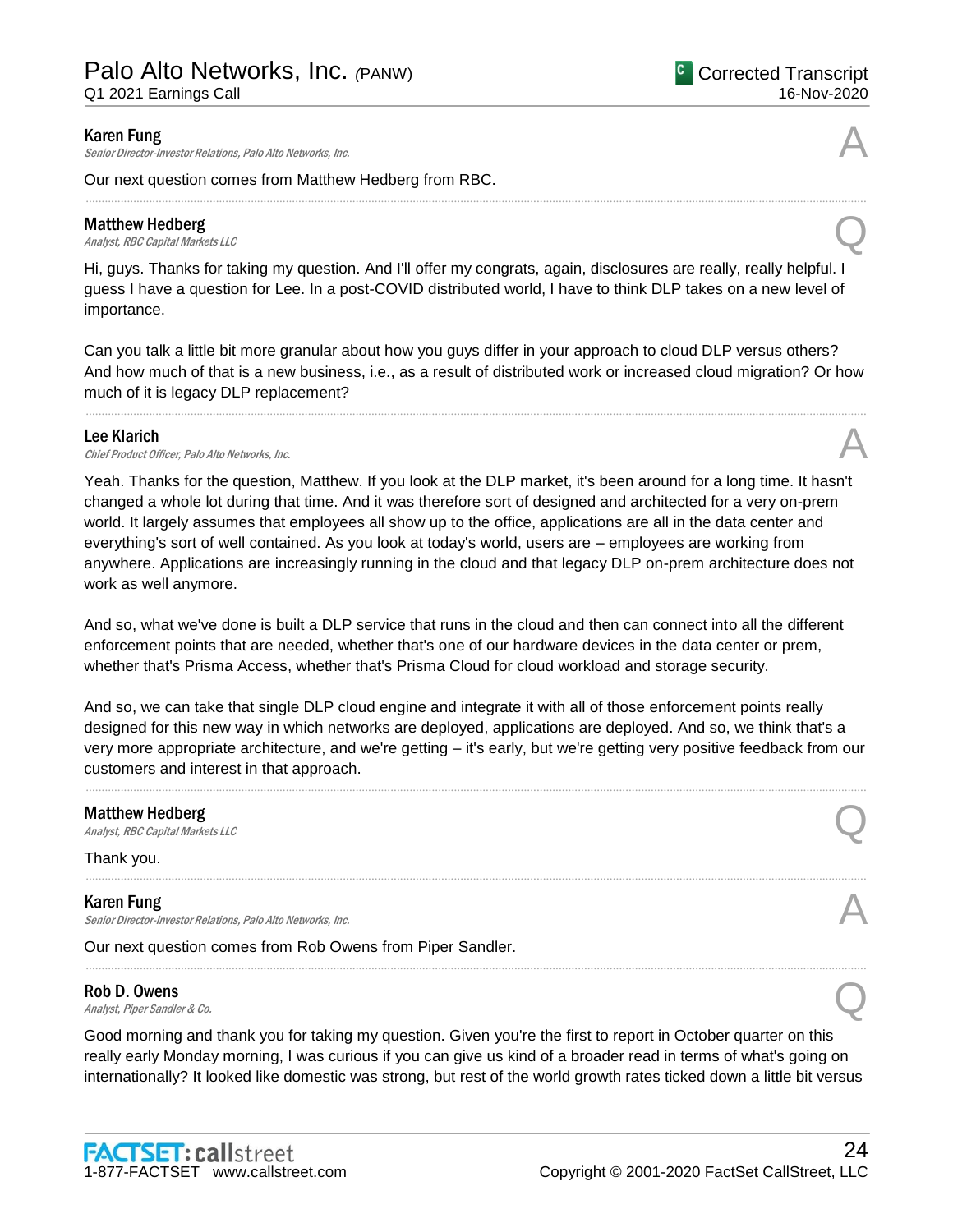where they were in the back half. Or even the quarter from a linearity standpoint given your days billings outstanding ticked up, I guess, on a year-over-year basis, we ran a little higher than it was previously. Thanks.

......................................................................................................................................................................................................................................................

#### Nikesh Arora

Chairman & Chief Executive Officer, Palo Alto Networks, Inc.

Well, there's a varied impact around the world, given where people are on this pandemic scale and degree of difficulty in terms of being able to execute in their own environments here. We still see that different parts of Asia are doing better than the others because they're going through their motions of trying to deal with a pandemic.

We see similar behavior in Europe. We saw early part of the quarter was normal in Europe. It's gotten subsequently harder because Europe has started to shut down. So we're seeing different impacts across the board. But as you know, these deals don't happen in days. These deals happen in months, so there's always work that's been going on for the last many months for these deals to culminate towards the end of the quarter.

So generally speaking, as I said, Europe is okay, Asia is scattered, the US continues to be strong. I think, as I said, we are going to get tested in the – and I don't mean COVID testing. The COVID is going to test us. You do get tested pretty much very often, but COVID is going to test all of us in the next three months, because I think the winter is coming. And we're hoping that all the work that the teams have been able to do in the last few months will bear through the winter.

But, yeah, I think international continues to be – look, there's two parts of it. One is native strength, the other is investment. So we are continuing to invest internationally because we were not as well invested, I would say internationally, two, two-and-a-half years ago, we're making investments around the world.

We're also investing in making sure our cloud and AI businesses are visible across various customer bases because in many cases the hardware business hadn't been able to be of much significance in many countries around the world, but we're going back and reinvesting in cloud and AI. So I think that counteracts some of the natural weakness based on the pandemic, but we'll see what happens in the next three months.

......................................................................................................................................................................................................................................................

......................................................................................................................................................................................................................................................

......................................................................................................................................................................................................................................................

### Rob D. Owens

 $\bigcap_{\text{Analysis, Piper Sandler & Co.}}$ 

All right. Thank you.

#### Karen Fung

Senior Director-Investor Relations, Palo Alto Networks, Inc.

Our next question comes from Gregg Moskowitz from Mizuho Securities.

### Gregg Moskowitz

Gregg Moskowitz<br>Analyst, Mizuho Securities USA LLC

Okay. Thank you for taking the question. Nikesh, your next-gen security ARR and billings growth remains impressive, especially now that you're lapping tough comps. What I'm wondering is, what are the one or two NGS products that haven't yet contributed much, but that you think is only a matter of time before they move the needle on growth [audio gap] (01:03:06-01:03:12).

......................................................................................................................................................................................................................................................

#### Nikesh Arora

Chairman & Chief Executive Officer, Palo Alto Networks, Inc.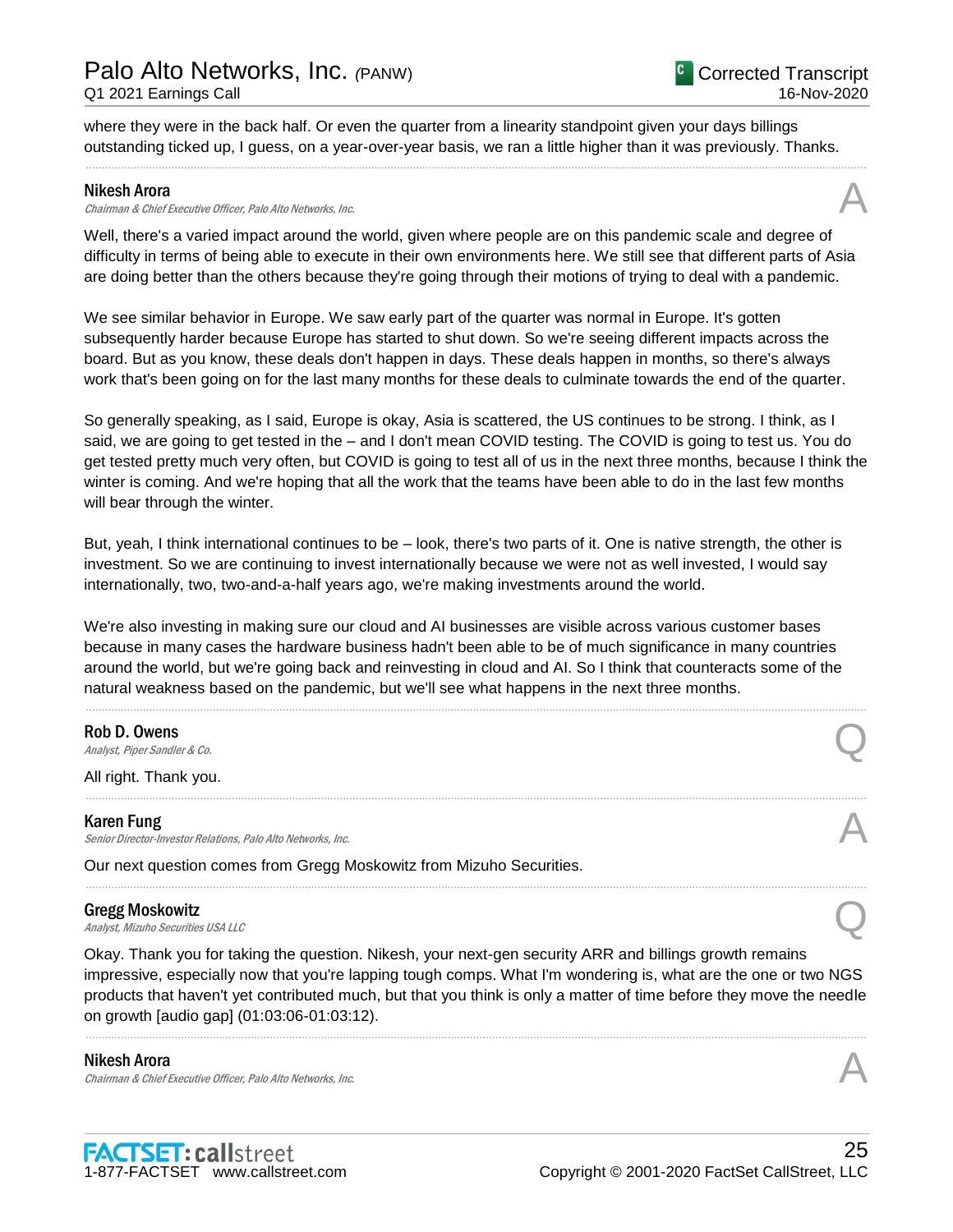That was quite an impactful way to end the question. But, the NGS products, look, it's kind of interesting. As I parse them down, we include Prisma SASE and NGS. We continue to see tremendous amounts of traction in Prisma SASE. Prisma Access continues to grow from strength to strength. As I mentioned, we think 4, 5, 10 quarters ago, Prisma Access was GPCS. It didn't kind of have enough traction.

Now we see tough comps being lapped with great numbers, partly driven by the pandemic response, partly driven by the fact that finally Nir standing at the top of the roof and claiming the proxy solutions that don't fully work, somebody is hearing him because people want a full stack firewall in the firewall – in the cloud. So a lot of success on Prisma Access front. We think that continues to sustain itself with SD-WAN and SASE going forward for the next few years.

On Prisma Cloud, it's kind of a different story. It's kind of like we'll see more benefits in the future, because right now we're in expand mode, land mode, and we're getting more and more customers. But really, we are dependent on the customer's ability to transform their existing infrastructure to the cloud. So we're getting in there. We're getting our modules in. We're trying to do up-sells, get them to use more and more of our product. As they spend more – put more workloads in the cloud, Prisma Cloud, will see continued ARR growth in the future.

On the Cortex XDR front, it's competitive with many XDR vendors out there. Again, we're seeing traction because we have a large installed base of traps, which many of it is converting to XDR. We're also seeing new customers where we compete to the likes of Cylance, CrowdStrike and SentinelOne, et cetera. And there, we think XSOAR, we think, is now way larger than any other automation product out there from a security automation perspective. And we think the combination of Expanse and XDR and XSOAR holds tremendous promise, but I think that's more a next fiscal year thing.

This fiscal year, I expect Prisma Access, Prisma SASE – I expect the Prisma suite to do really well and XDR to do really well independently. I think we'll see more and more Expanse plus XDR in the next fiscal year if that gives you a better sense. And of course, VMs continue to do great for us, because people are finally realizing you can put a virtual firewall against your cloud instance and they need one.

......................................................................................................................................................................................................................................................

### Karen Fung

Senior Director-Investor Relations, Palo Alto Networks, Inc.

Our next question comes from Tal Liani from BofA. Okay. I don't think we have Tal. So I'll move on to our last question, and it will come from Brent Thill from Jefferies.

### Brent Thill

**Brent Thill**<br>Analyst, Jefferies LLC

Thank you. Nikesh, just on the go-to-market this year, can you speak to any changes that you're making in the goto-market motion? Is it anything new this year, largely unchanged from last year? ......................................................................................................................................................................................................................................................

......................................................................................................................................................................................................................................................

#### Nikesh Arora

Nikesh Arora<br>Chairman & Chief Executive Officer, Palo Alto Networks, Inc.

Yeah, Brent. Thanks for the question. Look, last year, the year before that, when I started, we had a large kicker to get our NGS jump-started, and hopefully \$1 billion ARR by the end of this fiscal year tells you that we were able to jump-start it, although that caused some consternation in our product businesses as you guys are fully aware of. So we normalized that last year, so we did not create that much of a jump between NGS and product and things have stabilized.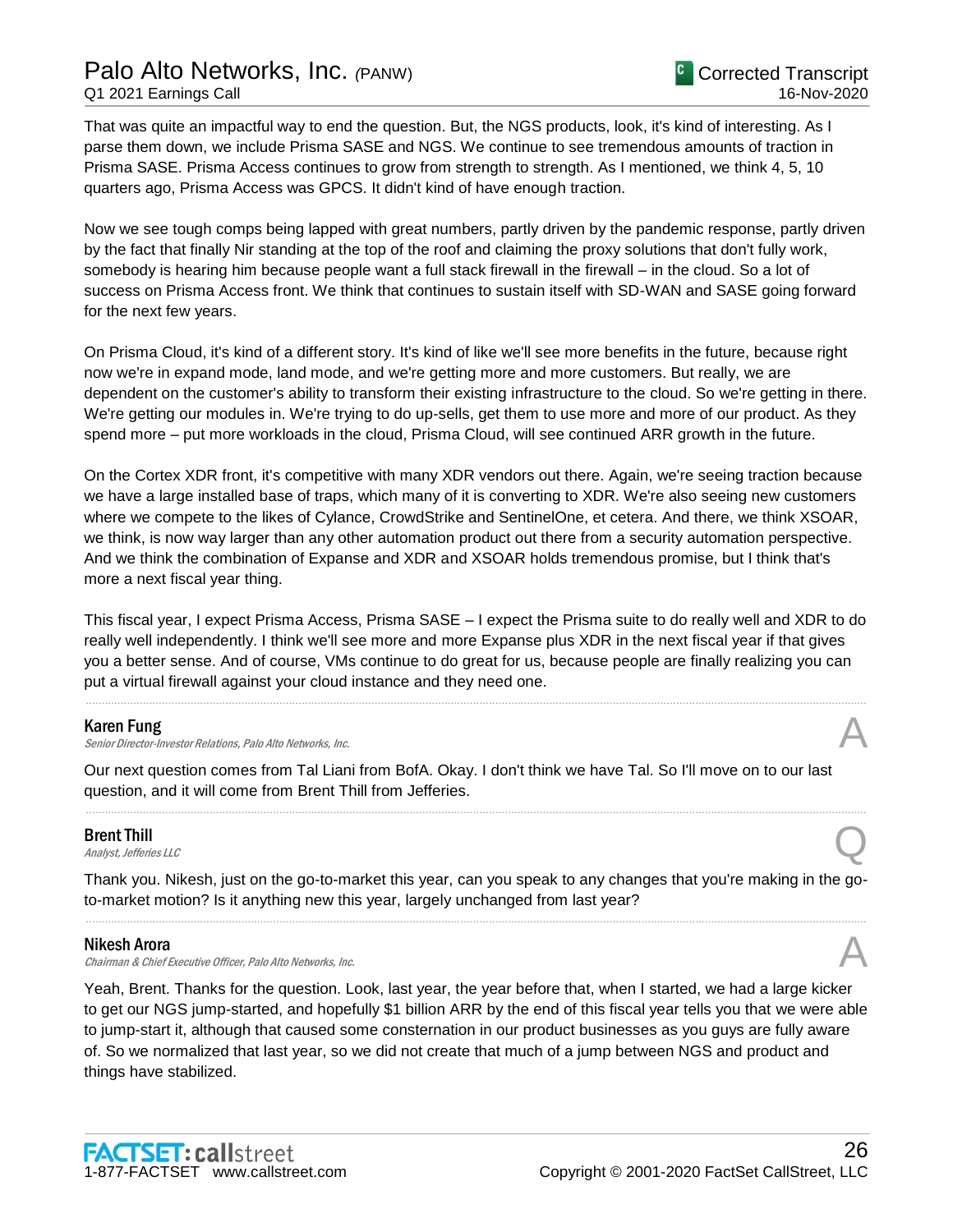I'll tell you the one change we've made this year, and you should see it in the left and the right-hand side, we show you, we have focused our cloud AI team to build ACV and ARR, right? And our Network Security business is more TCV oriented. So if you were ever to see an impact, what's going on your billings versus ARR. And that's why we started this disclosure today about showing you the left-hand side is very focused on revenue, operating margin, gross margin, and billings. The right-hand side is very much an ARR business because we believe the huge opportunity we have in front of us should be focused on ACV. And that's why in answering Patrick's question about what do we do with EAs.

I don't want to bury next-generation recurring revenue products in the EAs because sometimes EAs you get customers buying a lot of stuff and they choose what they want to use later. I'm focused on making sure every one of our cloud and AI product gets deployed, the time to value is very high – the time to value is short and value is very high. I want to make sure there's consumption increase. I want to make sure there are contracts in place to allow people to spend more as they consume more.

So, the big shift we made this time – a big or minor shift is that we've made sure people focus both on the ARR side and the TCV side on our business – sales team. As you can imagine, we didn't have an ARR business – we can report ARR, but we didn't have an ARR focus on our firewall business if that helps answers the question.

......................................................................................................................................................................................................................................................

Brent Thill

**Brent Thill**<br>Analyst, Jefferies LLC

Thank you.

#### Karen Fung

Senior Director-Investor Relations, Palo Alto Networks, Inc.

That concludes the Q&A portion of our call. Thank you all for your questions. I'm going to turn it back to Nikesh for closing remarks. ......................................................................................................................................................................................................................................................

......................................................................................................................................................................................................................................................

## Nikesh Arora

Chairman & Chief Executive Officer, Palo Alto Networks, Inc.

Well, thank you, Karen, and thank you, everyone, for dialing in. And I want to, normally not what I would do on earnings call, but I want to applaud the work of Luis and our finance teams. This was a tough close to get done in 10 days before our user conference.

At the same time, based on your feedback, we spent a lot of time with auditors and others to make sure that we were able to show this split because all of you wanted more transparency in our cloud AI business and Network Security business.

I hope you see by this disclosure, we are building two great businesses at Palo Alto Networks and we are going to continue to focus on trying to build shareholder value across both these segments. So, we'll keep looking as to what's the best way to increase more transparency and see if it makes sense in the longer term to be more regular about these updates.

But hopefully, you found that disclosure useful. I want to thank you again. I wish your families and you a very safe and Happy Thanksgiving next week. We look forward to seeing many of you in our upcoming weeks at our investor conferences. I know I'll be talking to some of you shortly after. I also want to, once again, shout out to our Palo Alto Networks family, our employees, our customers, entire ecosystem. Thank you very much everybody and Go Palo Alto Networks!